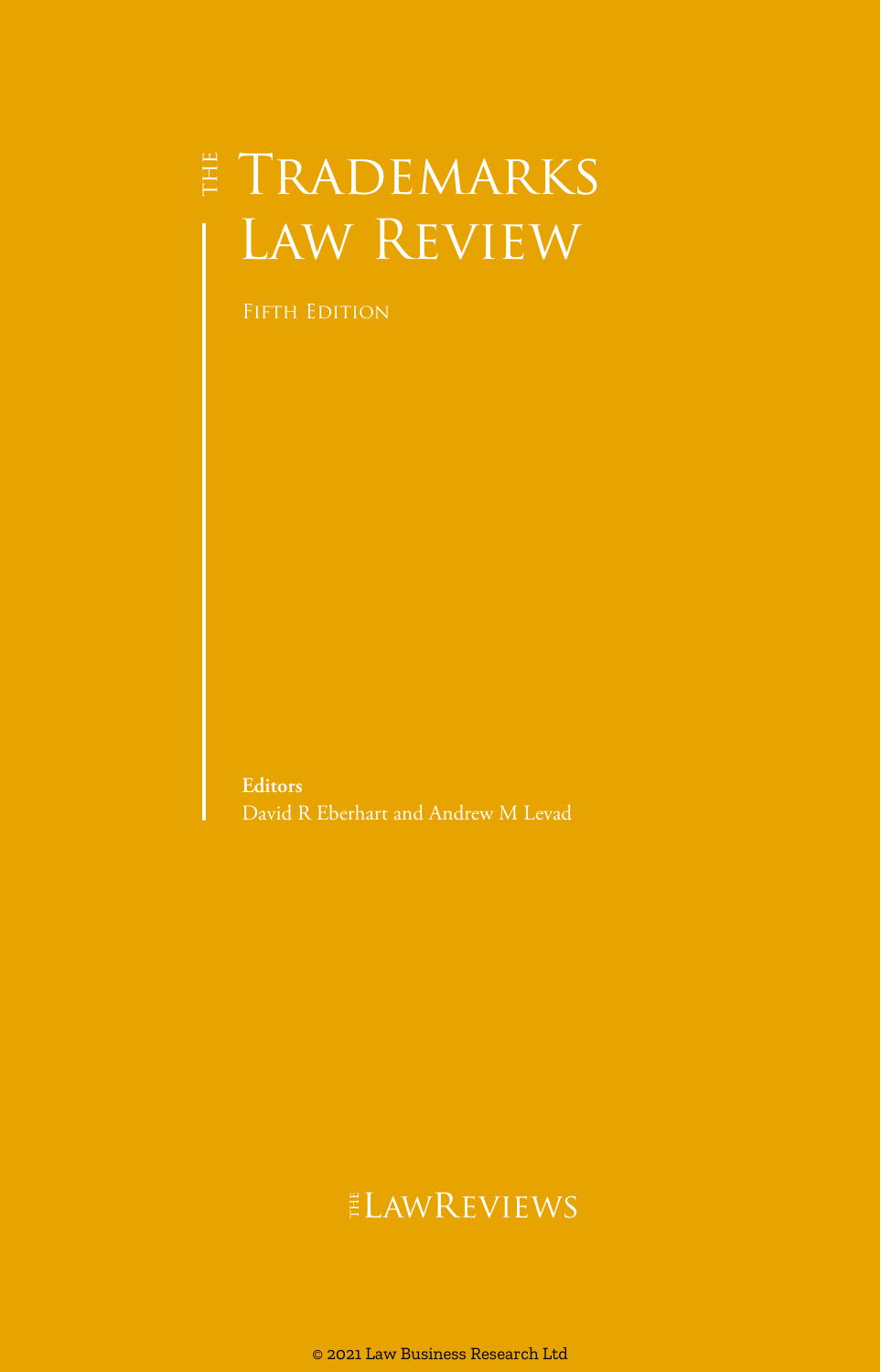# $E TRADEMARKS$ LAW REVIEW

FIFTH EDITION

Reproduced with permission from Law Business Research Ltd This article was first published in November 2021 For further information please contact Nick.Barette@thelawreviews.co.uk

**Editors** David R Eberhart and Andrew M Levad

# ELAWREVIEWS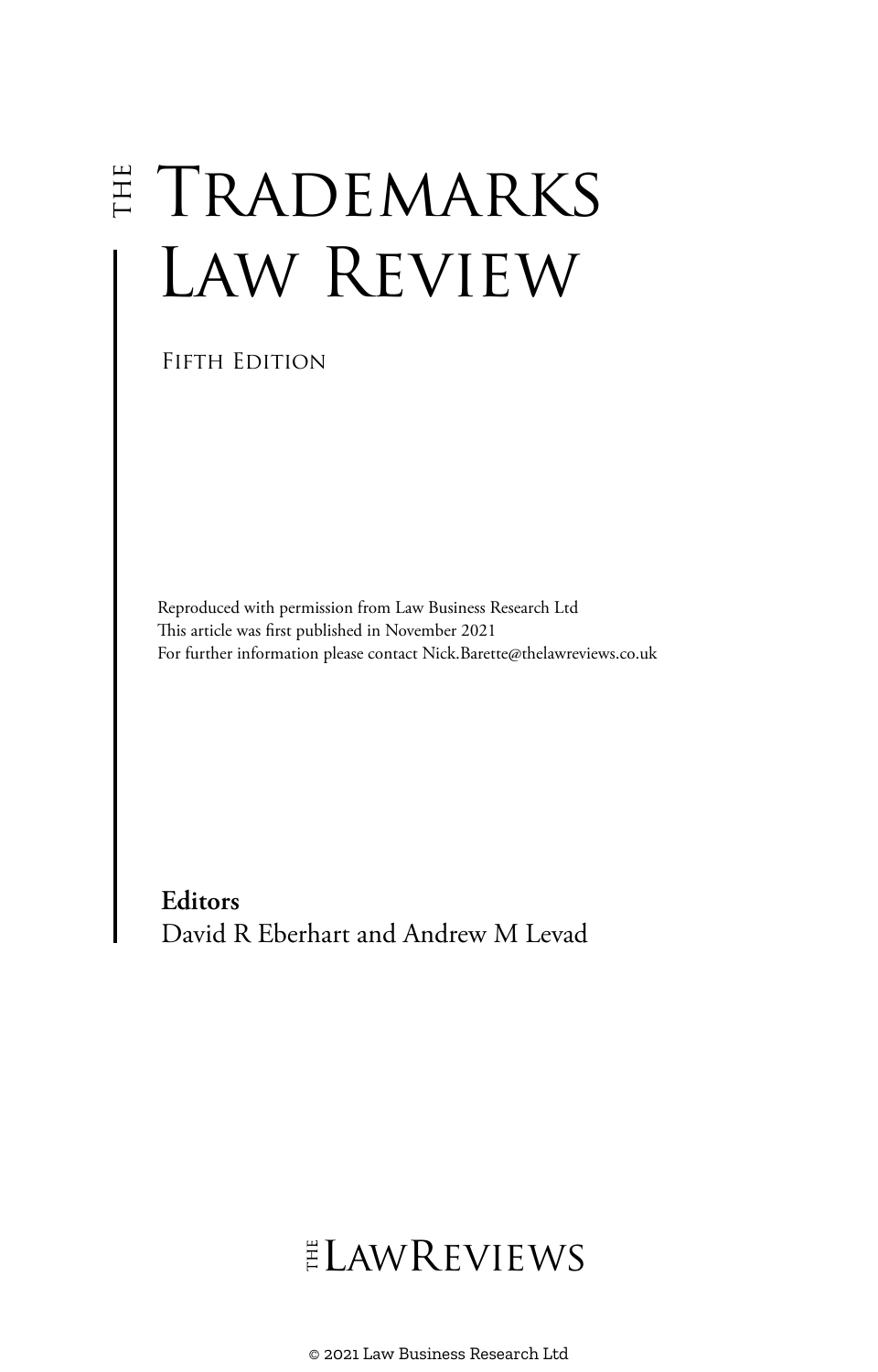#### PUBLISHER Clare Bolton

#### HEAD OF BUSINESS DEVELOPMENT Nick Barette

TEAM LEADERS Joel Woods, Jack Bagnall

BUSINESS DEVELOPMENT MANAGERS Rebecca Mogridge, Katie Hodgetts, Joey Kwok

> RESEARCH LEAD Kieran Hansen

EDITORIAL COORDINATOR Leke Williams

PRODUCTION AND OPERATIONS DIRECTOR Adam Myers

> PRODUCTION EDITOR Keely Shannon

> > **SUBEDITOR**

Jane Vardy

CHIEF EXECUTIVE OFFICER Nick Brailey

Published in the United Kingdom by Law Business Research Ltd, London Meridian House, 34–35 Farringdon Street, London, EC4A 4HL, UK © 2021 Law Business Research Ltd www.TheLawReviews.co.uk

No photocopying: copyright licences do not apply. The information provided in this publication is general and may not apply in a specific situation, nor does it necessarily represent the views of authors' firms or their clients. Legal advice should always be sought before taking any legal action based on the information provided. The publishers accept no responsibility for any acts or omissions contained herein. Although the information provided was accurate as at October 2021, be advised that this is a developing area. Enquiries concerning reproduction should be sent to Law Business Research, at the address above. Enquiries concerning editorial content should be directed to the Publisher – clare.bolton@lbresearch.com

ISBN 978-1-83862-836-9

Printed in Great Britain by Encompass Print Solutions, Derbyshire Tel: 0844 2480 112

© 2021 Law Business Research Ltd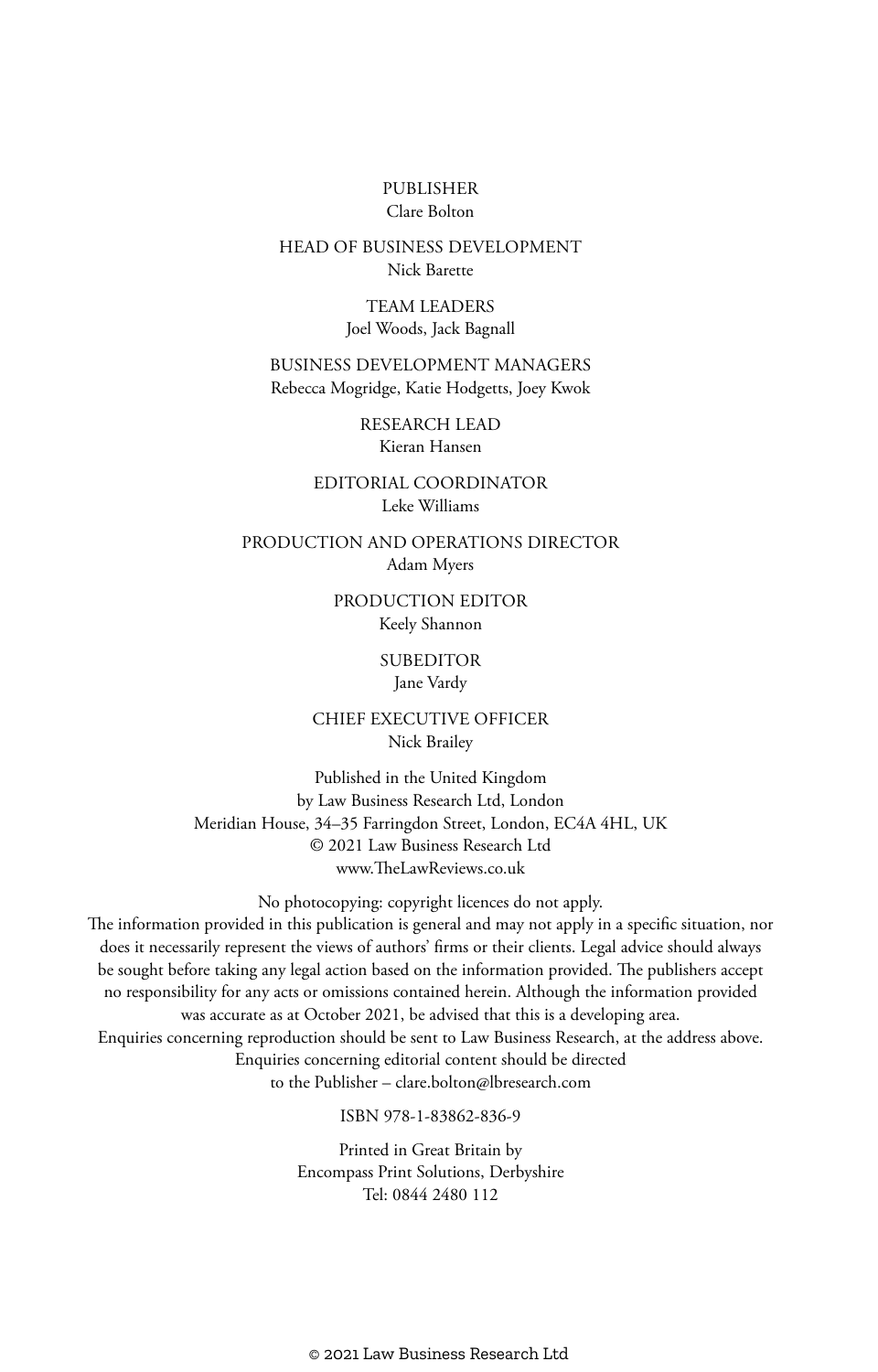# ACKNOWLEDGEMENTS

The publisher acknowledges and thanks the following for their assistance throughout the preparation of this book:

ARMENGAUD GUERLAIN

BURGES SALMON LLP

CABINET M OPROIU

DEEP & FAR ATTORNEYS-AT-LAW

GORODISSKY & PARTNERS

HIGH COURT OF DELHI

LUNDGRENS

MURTA GOYANES ADVOGADOS

O'CONOR & POWER

O'MELVENY & MYERS LLP

ÖZDAĞISTANLI EKICI ATTORNEY PARTNERSHIP

SELIGSOHN GABRIELI & CO

VAYANOS KOSTOPOULOS IP LAW FIRM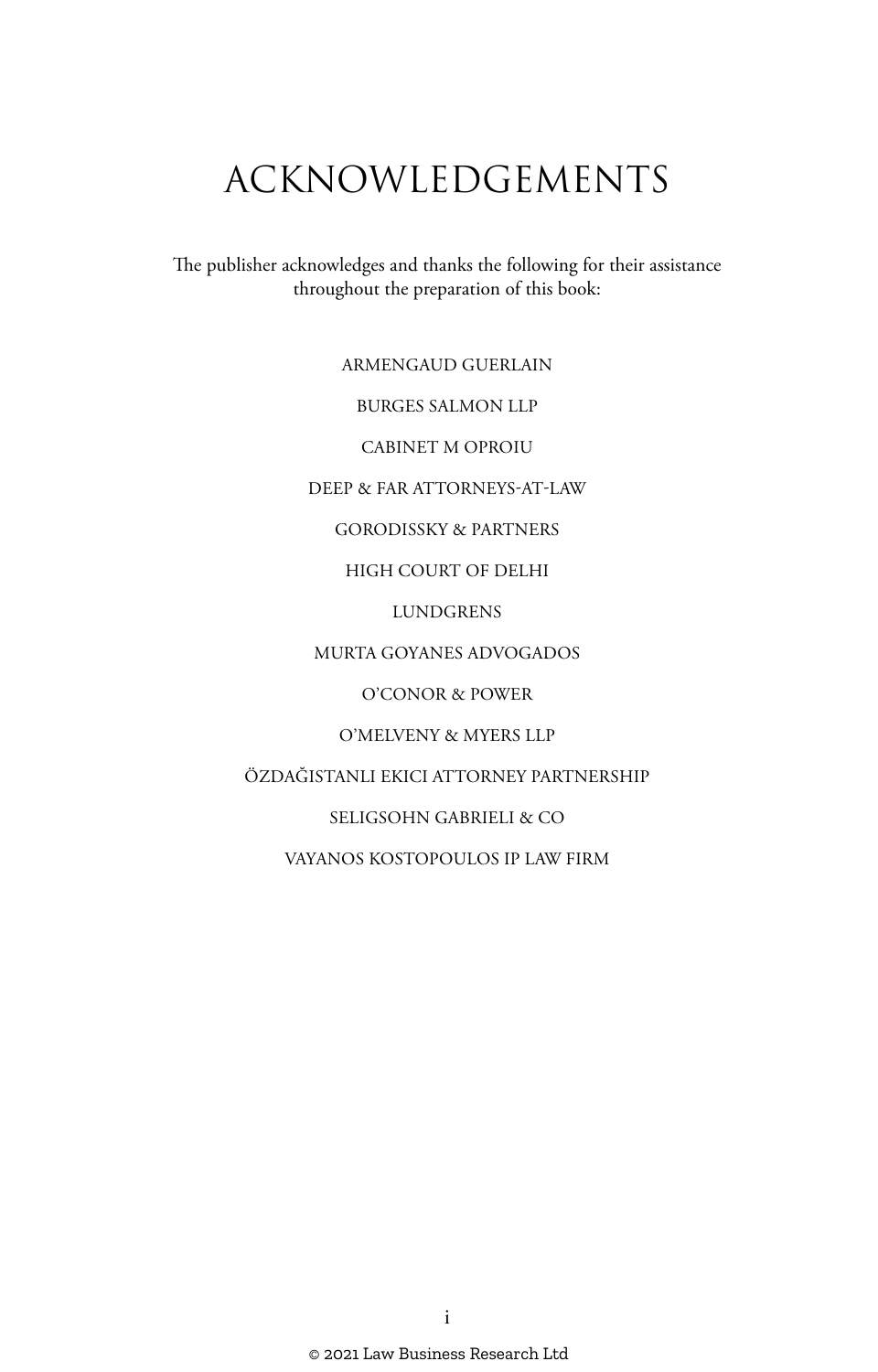# CONTENTS

|            | David R Eberhart and Andrew M Levad                                                                                            |
|------------|--------------------------------------------------------------------------------------------------------------------------------|
| Chapter 1  |                                                                                                                                |
|            | Santiago R O'Conor, Agustín Castro, Mariano A Toppino and Florencia D Sosa                                                     |
| Chapter 2  |                                                                                                                                |
|            | Antonio Murta Filho, Luiza Duarte Pereira, Danielle Duarte Gonçalves, Michele Pinheiro<br>Machado and Tatiana Ortiz de Almeida |
| Chapter 3  |                                                                                                                                |
|            | Søren Danelund Reipurth and Nina Ringen                                                                                        |
| Chapter 4  |                                                                                                                                |
|            | Catherine Mateu                                                                                                                |
| Chapter 5  |                                                                                                                                |
|            | Nikolaos Lyberis                                                                                                               |
| Chapter 6  |                                                                                                                                |
|            | Chander Mohan Lall                                                                                                             |
| Chapter 7  |                                                                                                                                |
|            | Nahum Gabrieli                                                                                                                 |
| Chapter 8  |                                                                                                                                |
|            | Raluca Vasilescu                                                                                                               |
| Chapter 9  |                                                                                                                                |
|            | Alexander Nesterov, Sergey Medvedev and Ilya Goryachev                                                                         |
| Chapter 10 |                                                                                                                                |
|            | Yu-Li Tsai and Lu-Fa Tsai                                                                                                      |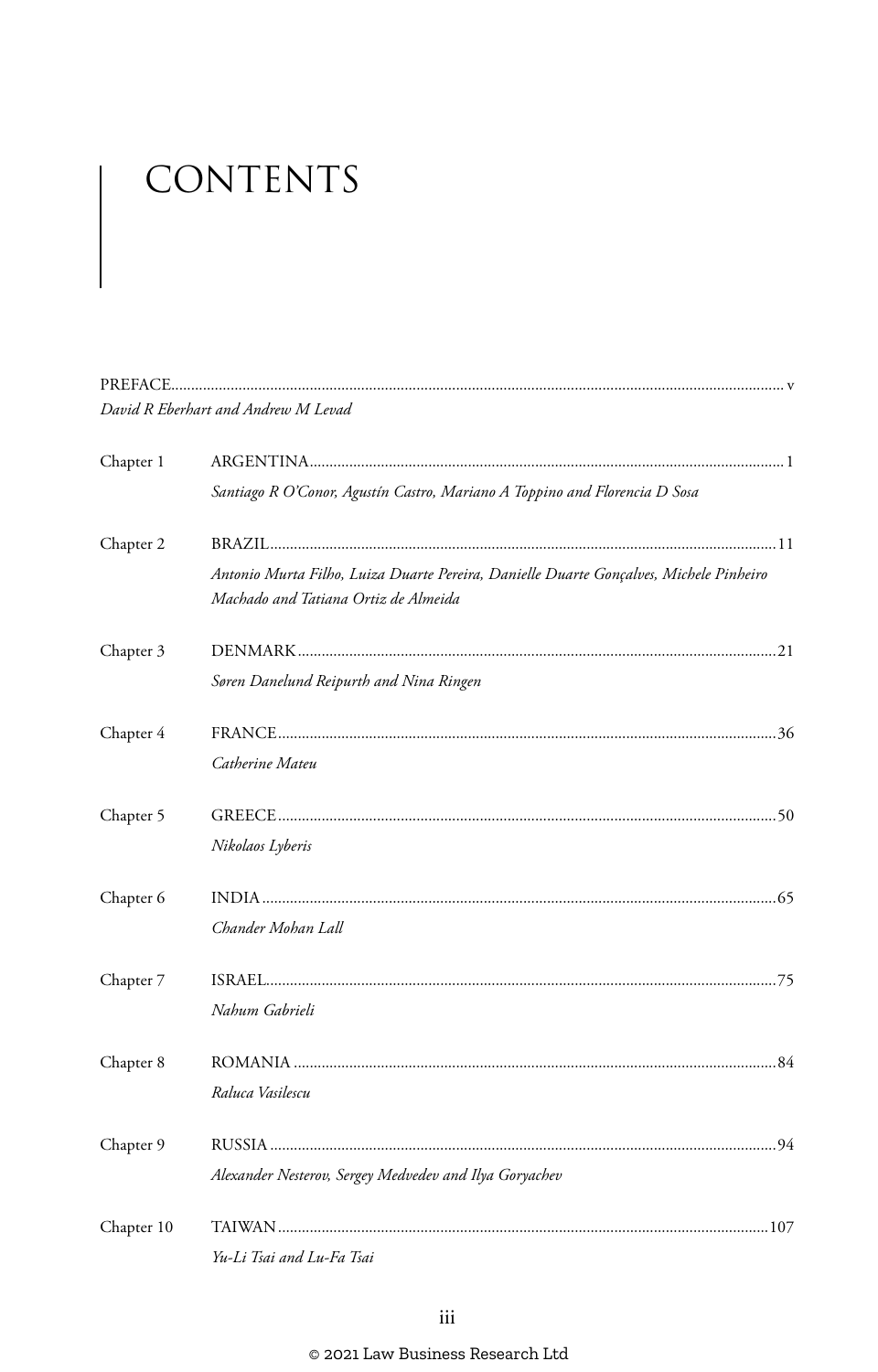| Chapter 11 |                                            |  |
|------------|--------------------------------------------|--|
|            | Hatice Ekici Tağa and Burak Özdağistanli   |  |
| Chapter 12 | <b>Emily Roberts and Chloe Perea Poole</b> |  |
| Chapter 13 | David R Eberhart and Andrew M Levad        |  |
| Appendix 1 |                                            |  |
| Appendix 2 |                                            |  |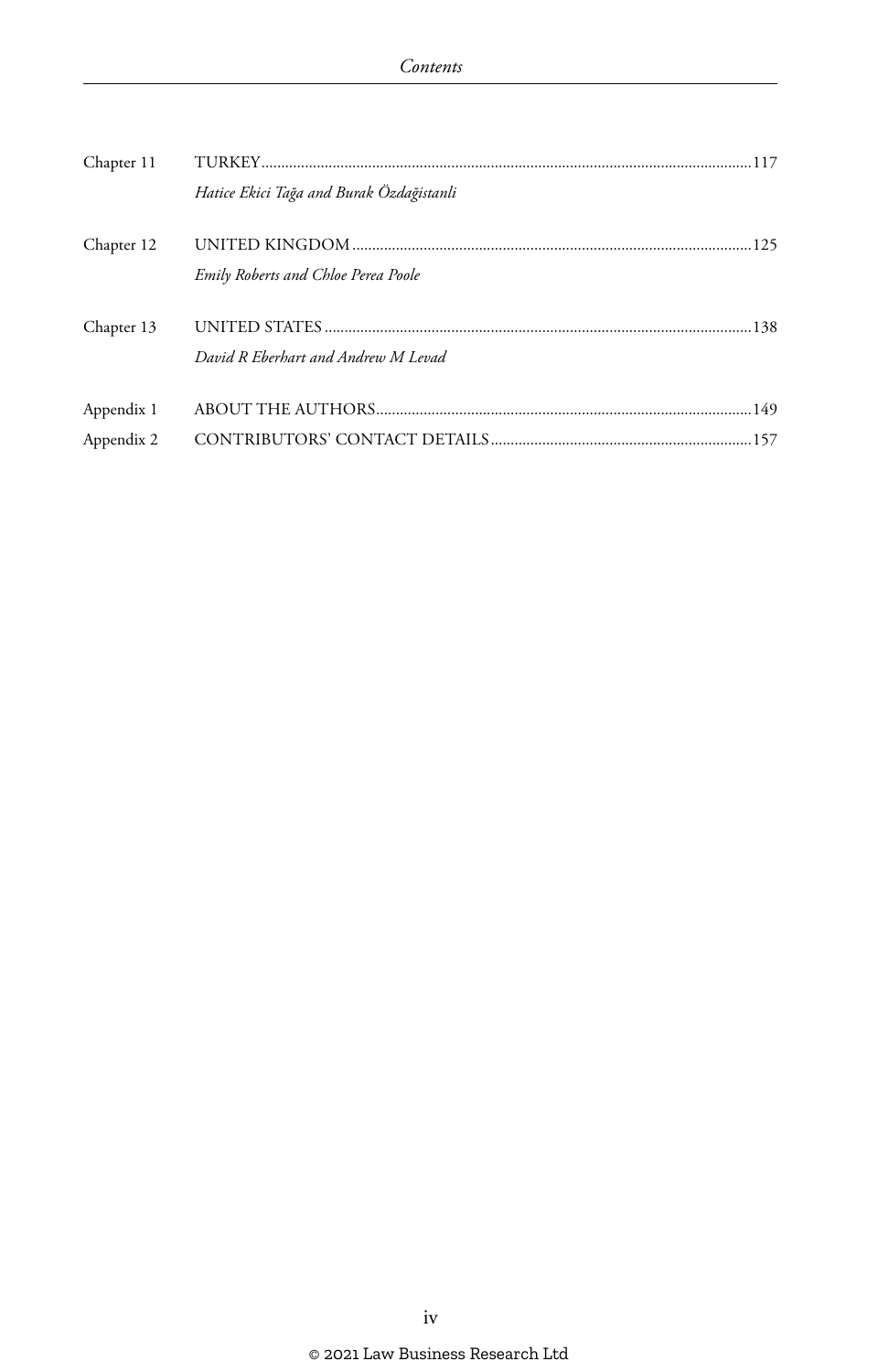# PREFACE

This is the fifth edition of *The Trademarks Law Review*. Although the world has changed significantly since the release of last year's edition, the key objectives of this publication remain the same: (1) providing practitioners with a snapshot capturing the current state of trademark law and its key provisions across the world; (2) analysing recent litigation for insight into trends and developments in the law; and (3) making informed forecasts of legal and legislative changes affecting trademark practice.

As with previous editions, we brought together leading trademark practitioners to prepare chapters reflecting the state of trademark law in their respective jurisdictions. We kept the general structure of each chapter consistent to facilitate comparison between each country's laws. This text does not, and is not intended to, provide a granular analysis of the world's trademark laws or the constellation of cases that have developed across these laws in the past year. Rather, we hope this text will serve as a reference tool for practitioners' real-world use, providing a working survey of the global trademark landscape and insights into some of the particularities of the covered jurisdictions.

The changes affecting our world and its citizens have naturally impacted trademark law and practice around the globe. The persistent covid-19 pandemic hampers a return to traditional in-person commerce, and natural and human-made disasters continue to disrupt communities. The sheer unpredictability of the past year has kept many of us at home, interacting with the world through computer screens and forcing many aspects of our lives into an increasingly digital space.

Yet, trade is resilient. And where there is trade, there are trademarks. Most courts and other IP tribunals around the world have switched successfully to remote proceedings, and many IP offices have been able to resume trademark examination and processing at pre-pandemic speeds (which is not to deny that significant backlogs often remain). New case law continues to blossom in the digital space that trademark practice increasingly occupies, resulting in significant developments in the fields of online advertising and e-commerce. With an explosion of online shopping came new demand for participants in global trade systems to re-examine and refine their trademark strategies, including for cross-national licensing relationships, anti-counterfeiting measures, and development and expansion of online retail businesses.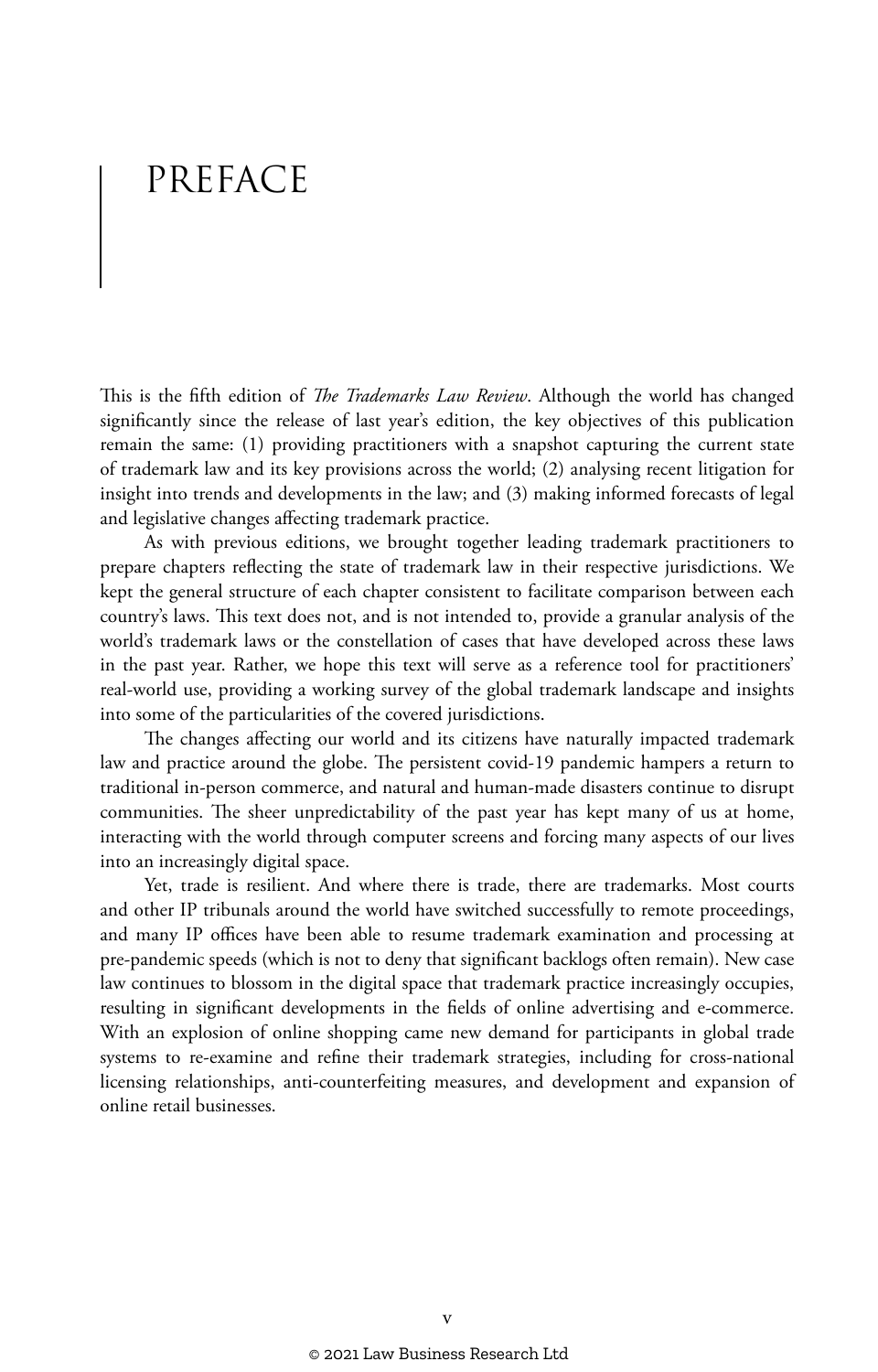Our authors have gathered for their respective chapters the most germane examples of legal developments in our shared new world. We hope that readers will consult this new edition regularly, and that its comprehensive yet accessible presentation will provide a convenient guide to contemporary global trademark law.

#### **David R Eberhart and Andrew M Levad**

O'Melveny & Myers LLP San Francisco September 2021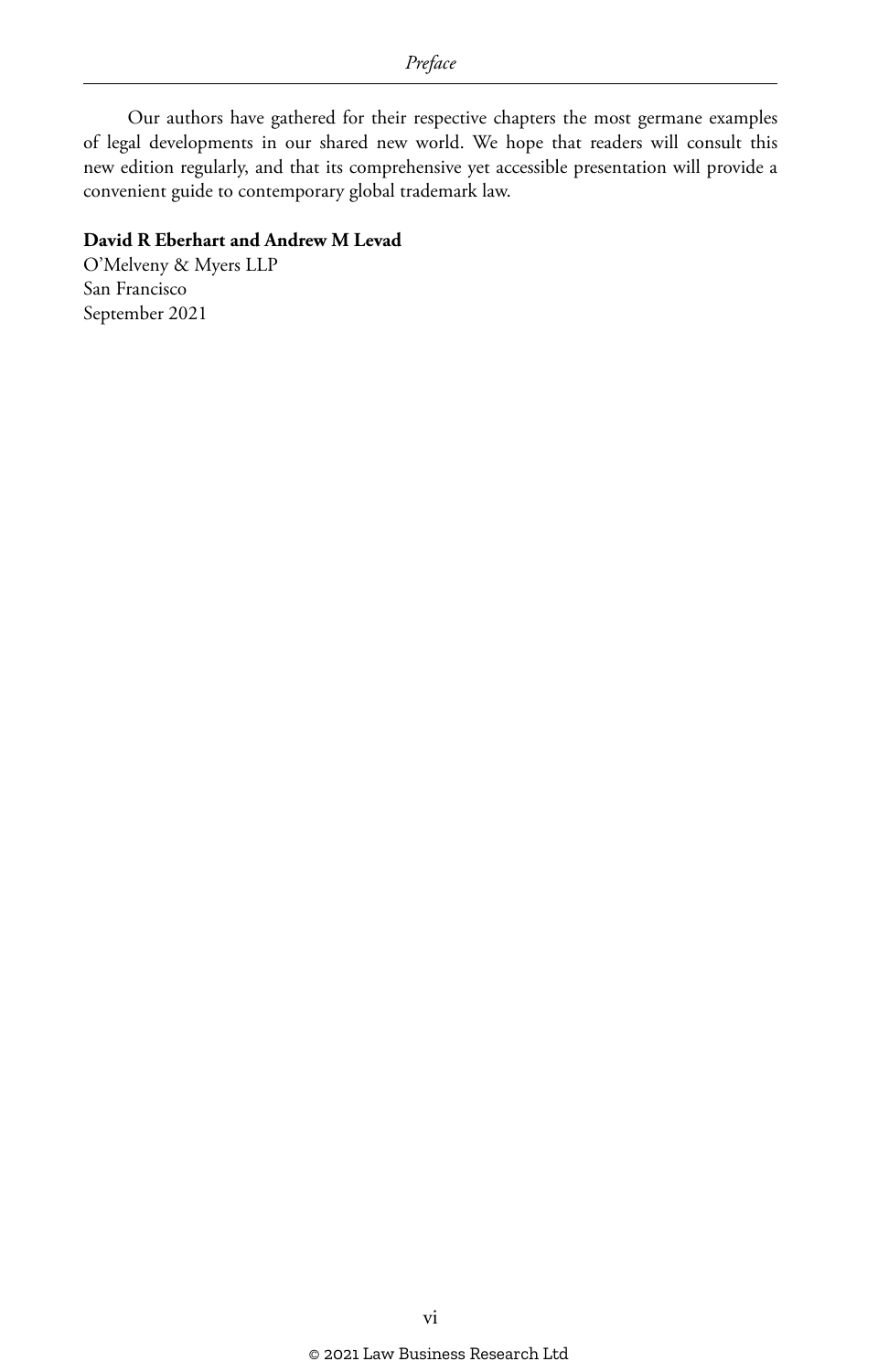**Chapter 5**

## GREECE

*Nikolaos Lyberis*<sup>1</sup>

#### **I OVERVIEW**

The new Greek trademark registration and enforcement landscape, introduced after the enactment of the Trademarks Law No. 4679/2020, is described in this chapter. After brief reference to the legal framework for the protection of trademarks and other similar intellectual property rights, aspects of registrability, prior rights and *inter partes* proceedings such as opposition, invalidity and revocation actions are approached. Civil proceedings against infringements of trademarks, unfair competition and disputes regarding company names, trade names and domain names are presented regarding pretrial, main hearing and alternative handling of cases. Lastly, representative case law illustrates these areas of law.

#### **II YEAR IN REVIEW**

#### **i ΧΩΡΙΟ-HORIO case**<sup>2</sup>

In this trademark infringement case, the plaintiff, Minerva SA Edible Oils & Food Enterprises, owner of a Greek trademark series consisting of or including the word 'ΧΩΡΙΟ' (meaning 'village') (Class 29, 30), requested the ceasing of use of the indications ΧΩΡΙΟ-HORIO by the defendants, owners of the Greek trademarks 'Lyrakis FAMILY mild 0.3 Cretan Village' (in English) and 'Λυράκη ΟΙΚΟΓΕΝΕΙΑ ελαφρύ 0.3 Κρητικό Χωρίο' (in Greek), which are used to distinguish olive oil. The court found that the olive oil under the plaintiff's trademark 'ΧΩΡΙΟ' has prevailed in the course of trade. The court ordered the defendant to cease using the indications ΧΩΡΙΟ-HORIO either alone or in combination with other indications to distinguish olive oil and any other types of oils and edible fats.

#### **ii EVOLTRA v. EVOLVA pharmaceuticals case**<sup>3</sup>

The opposing party requested the rejection of the Greek trademark application (Class 5) because of its similarity with its prior EUTM 'EVOLTRA' (word) (Class 5). The Administrative Trademarks Committee (ATC) found that the two marks are similar. The second word 'pharmaceuticals' of the contested application is descriptive and as such is lacking distinctive power and must be rejected.

<sup>1</sup> Nikolaos Lyberis is the managing partner of Vayanos Kostopoulos IP Law Firm. The information in this chapter was accurate as at November 2020.

<sup>2</sup> Decision No. 73/2020 of the CC of Appeal of East Crete.

<sup>3</sup> ATC Decision No. 128/2019.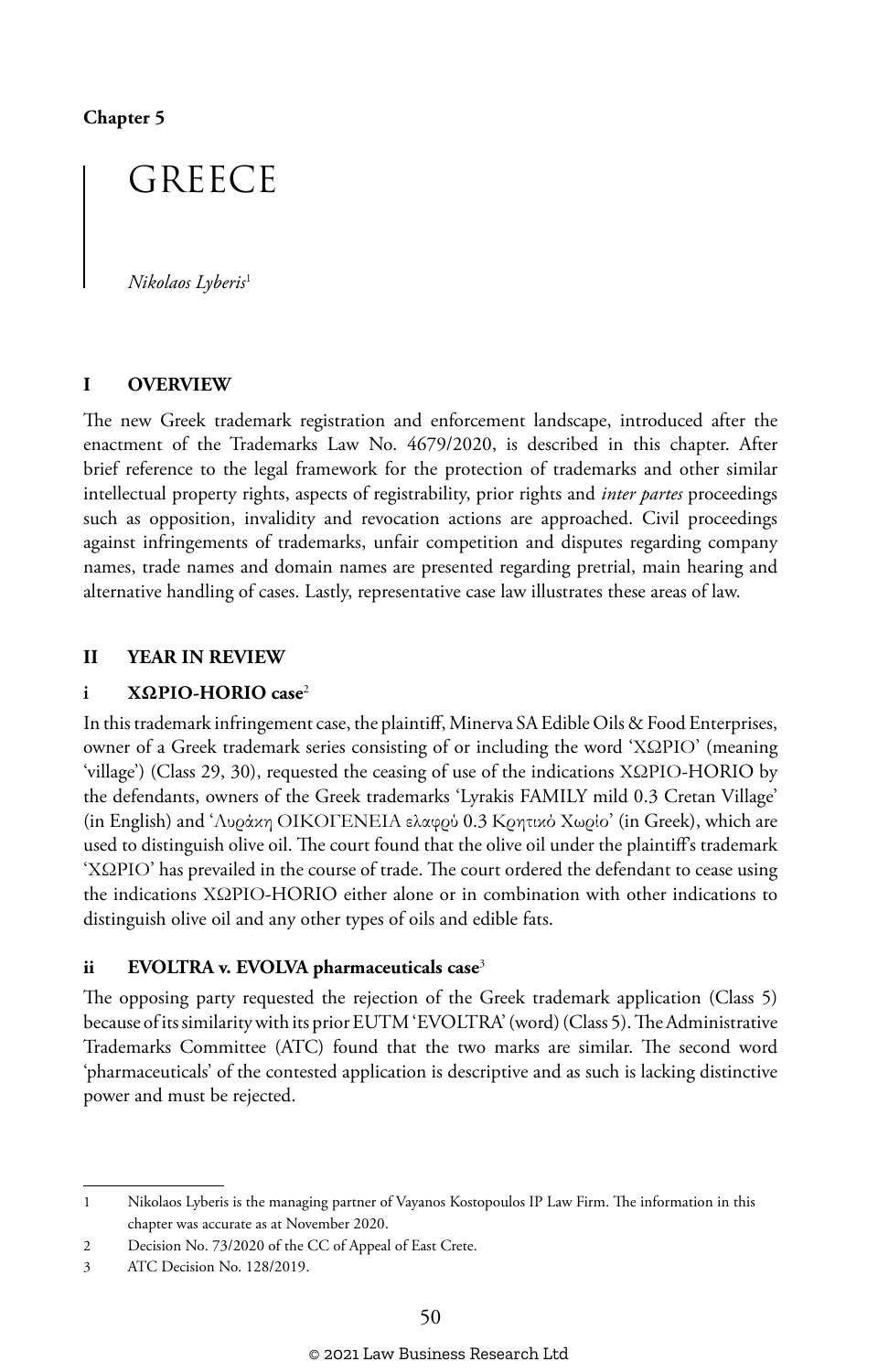#### **iii Medap v. medac case**<sup>4</sup>

This opposition concerned the comparison of the Greek trademark application (Classes 5, 9, 10, 16, 35, 37, 38, 42 and 44) with the earlier EUTM (word) 'medac' (Classes 3, 5, 10). The two marks and the goods and services distinguished by them were found by the ATC to be confusingly similar. The figurative component of the Greek mark is insufficient to establish any sufficient differentiation between them.

#### **iv MAMMUT v. MAMMUTH case**<sup>5</sup>

In this invalidity case, the petitioner holder of IRs and MAMMUT (word) (Class 25), both designating Greece, filed a petition for declaration of invalidity against the Greek trademark (Class 25). According to the ATC's decision, the compared marks are confusingly similar both with respect to their word elements as well as their figurative elements. The contested trademark was cancelled.

#### **Ikea v. Ikeapharm case**<sup>6</sup>

The defendant registered and used the domain names 'ikeapharm.gr' and 'ikeapharm.com', through which he was selling pharmaceutical products and cosmetics (online pharmacy shop). The plaintiff, the holder of the famous trademark and distinctive sign IKEA, filed a civil action requesting the ceasing and desisting of the use of its famous sign and mark. The court held that the registration and use of the defendant's domain names infringes the famous distinctive signs of the plaintiff (trademark series, company name, trade name, domain name, all consisting of or including the indication IKEA). The defendants were ordered to cease use of the contested domain names and to transfer their ownership to the plaintiffs.

#### **vi Alibaba case decision**<sup>7</sup>

This infringement case was about the comparison between the defendant's domain name 'alibaba.info' and the prior and famous trademark, distinctive sign (as domain name, company name, trade name) 'Alibaba' of the plaintiff. According to the civil court, the compared signs are highly similar. The defendant was ordered to cease using the contested domain name in both Greece and the EU.

#### **vii ΣΚΑΙ v. SKY case**<sup>8</sup>

The plaintiff, owner of the EU trademark series 'SKY' has operated since 1989 and is the largest television network of the UK. The defendants have been using the mark 'ΣΚΑΙ'/'SKAI' since 1989 in Greece as a distinctive sign of their radio and television station, as company name, trade name and domain name. The mark 'ΣΚΑΙ' is widely known by the Greek consumer public. The free of charge services provided by the plaintiff are only accessible by English consumers. The two signs, SKY and ΣΚΑΙ/ SKAI, are dissimilar so as to cause confusion to the public, both from the optical and acoustical impression that they create. The word ΣΚΑΙ/ SKAI is meaningless in Greek.

<sup>4</sup> ATC Decision No. 150/2019.

<sup>5</sup> ATC Decision No. 33/2019.

<sup>6</sup> Decision No. 1801/2015 I. Instance MMCC of Athens.

<sup>7</sup> Decision No. 4839/2014 I. Instance SMCC of Athens, Isokratis Database.

<sup>8</sup> Decision No. 1726/2013 I. Instance SMCC of Athens (Interlocutory Injunction), Isokratis Database.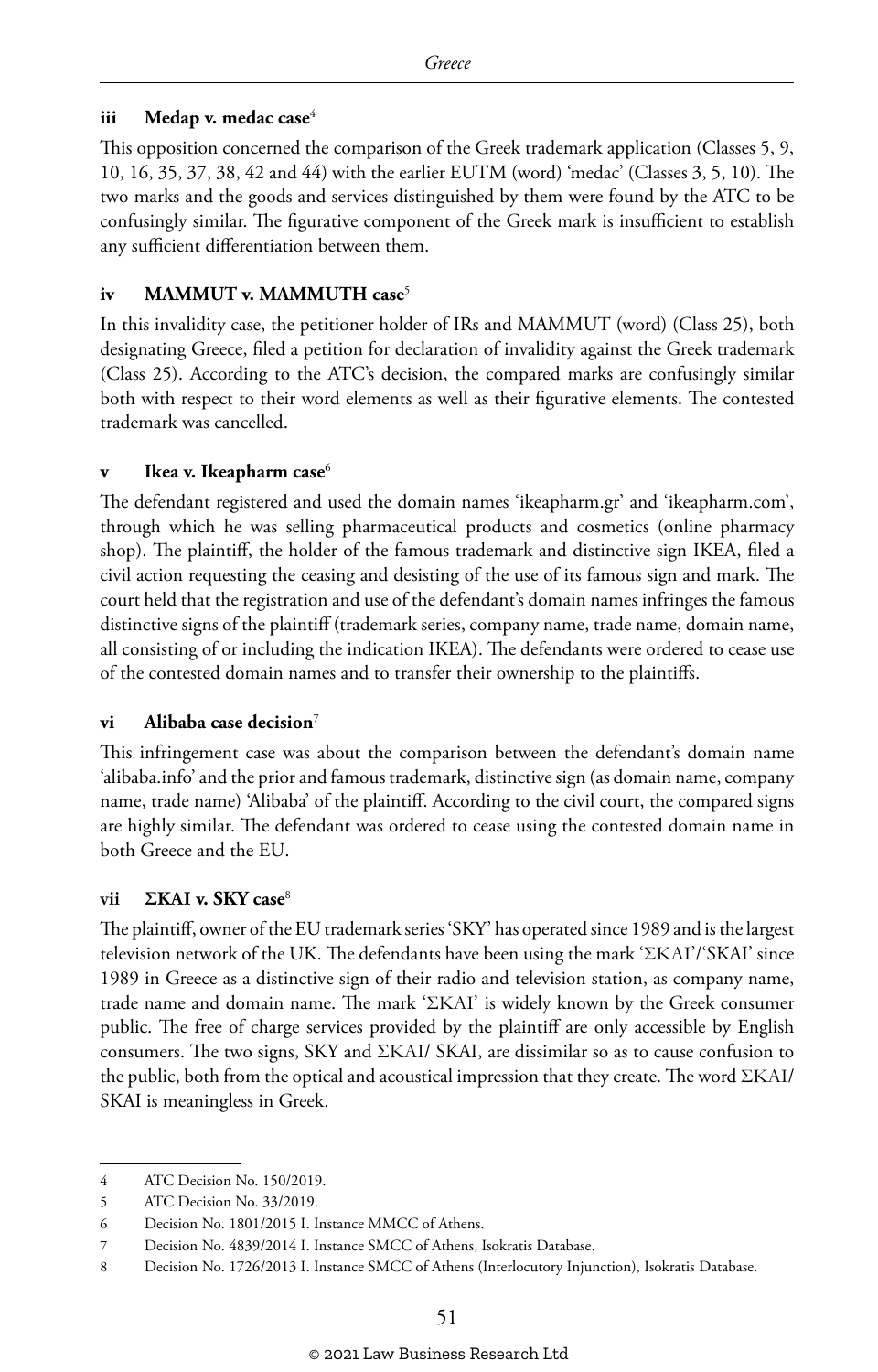#### **viii Olympic Games 2004 case**<sup>9</sup>

According to Greek Law 2598/1998, terms related to the term 'Ολυμπιακοί Αγώνες 2004' (Olympic Games 2004), which have been *de jure* as trademarks, without any prior examination of their registrability, are protected in favour of the Organizing Committee of Olympic Games – Athens 2004.

In this infringement case, the defendant registered and was using the domain name www.olympicgames2004.gr. The court ruled that the latter infringes the committee's rights on the above terms, according to the provisions of trademark law and unfair competition law. The defendant was ordered to cease and desist using the contested domain name as well as any other term that is linked to the Olympic Games.

#### **III LEGAL FRAMEWORK**

#### **i Legislation**

- *a* Trademarks Law 4679/2020 (Official Gazette A71/20 March 2020). Reference to number of an Article is henceforth meant to be of Law 4679/2020;
- *b* EU Directive 2015/2436 for the harmonisation of national trademarks law;
- *c* EU Directive 2004/48 for the enforcement of IP rights;
- *d* Being a member of the EU, Greece is part of the European Union trademark system (Regulation 2017/1001). The EUIPO Trademark Guidelines affect considerably the practice of the ATC and the courts;
- Paris Convention (1883) Ratification Law 213/1975;
- *f* TRIPS Agreement (1993) Ratification Law 2290/1995;
- *g* the Nice Agreement for Classification of Goods and Services (11th version) Ratification Law 2505/1997; and
- *h* the Unfair Competition Law 146/1994 as currently in force.

#### **ii Authorities**

- *a* Article 20(3) now officially distinguishes between the different tasks undertaken by the officers of the Greek Trademarks Office (GTO), by explicitly referring to:
	- 'controllers', who examine whether a new trademark application fulfils the formal requirements;
	- 'researchers', who perform a search for earlier possibly conflicting trademarks and send relevant notifications to the holders of earlier rights;
	- 'examiners', who examine new trademark applications as to absolute grounds of refusal; and
	- 'registrants', who confirm whether formal requirements for registration are met and record the registration;
- *b* the General Commercial Registry (ΓΕΜΗ) and Chambers of Commerce as one-stopshop service providers for company names;
- *c* the National Telecommunications and Post Services Commission (ΕΕΤΤ) for domain names; and
- *d* the Council for the Supervision of Advertising Practices (ΣΕΕ) for illicit advertising.

<sup>9</sup> Decision No. 9485/2000 I. Instance SMCC of Athens SM (Interlocutory Injunction), EpiskEmpD/2000 (1994).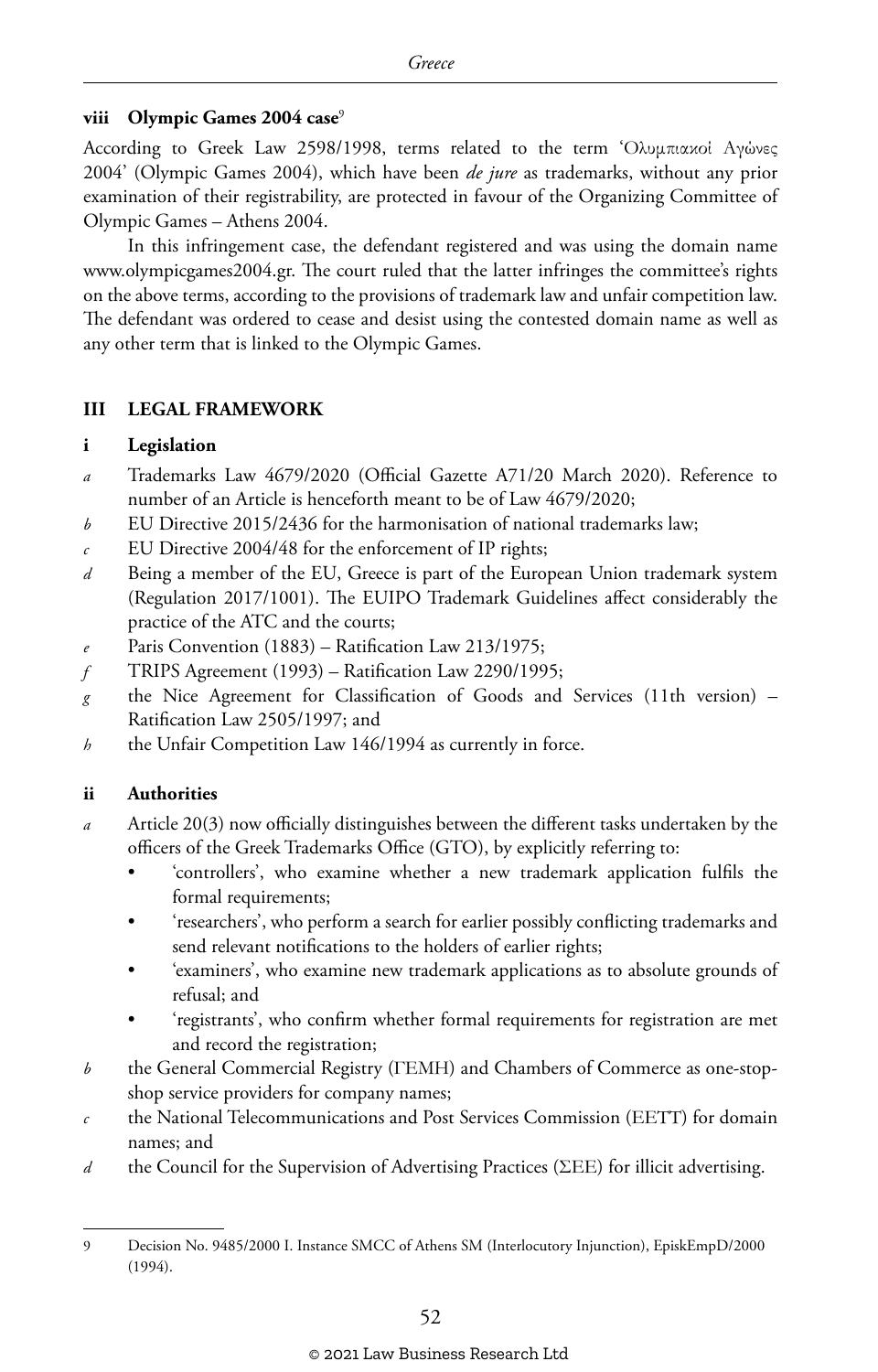#### **iii Substantive law**

- *a* Law 4679/2020 for registered trademarks, including well-known marks;
- *b* Law 146/1914 for unregistered marks, company names, trade names or business names;
- *c* Law 146/1914 against Unfair Competition Law 4679/2020 and EU Regulations (EC) 110/2008, (EU) 1151/2012, (EU) 1308/2013, (EU) 251/2014 and Article 4 of Law 4679/2020 for geographical indications. There are also laws on specific branches of products, for example Law 2040/1992 for olive oil, PD 81/1993 for agricultural products, among others; and
- *d* Decision No. 843/2/1.3.2018 of National Telecommunications and Post Services Commission (domains) (ΕΕΤΤ) for domain names.

#### **IV REGISTRATION OF MARKS**

#### **i Inherent registrability**

#### *New trademark definition – practical impact on Greek trademarks and international registrations*

Graphical representation as an element of trademark definition is abolished. Also, new forms of trademarks, the 'non-traditional marks' (i.e., 3-D marks, position, pattern, motion, audiovisual and hologram marks) have been introduced.10

Trademarks shall be represented in the registry in any appropriate form, in a clear, precise, self-contained, easily accessible, intelligible, durable and objective manner so as to enable trademark offices (TMOs), the courts and the public to determine with clarity and precision the scope of protection afforded to their proprietor.<sup>11</sup> These provisions are applicable both for Greek trademark registrations and for international petitions that are based on Greek trademark applications as well as for international trademark registrations designating Greece.12 Nevertheless, for the time being, while the World Intellectual Property Organization (WIPO) accepts non-traditional trademarks as basic registrations, it requires that these be graphically represented in the national trademarks registry. Thus, if a Greek sound mark is represented in the form of a sound recording (MP3, MP4), then it may not be accepted by WIPO.<sup>13</sup>

#### *Goods and services classification with analytical reference to goods and services*

Goods and services for which protection is sought should be identified with sufficient clarity and precision to enable the competent authorities and economic operators to determine the scope of protection of a mark. Use of such general terms shall be interpreted as including, respectively, protecting all the goods or services covered only by the literal meaning of the indication or term and not as comprising a claim to goods and services, which cannot be

<sup>10</sup> Article  $2(4)(c)(d)(e)(h)(i)$ .

<sup>11</sup> The IP Offices of the EU countries, EUIPO and the European Commission issued on 4 December 2017 a Common Communication on the representation of the new types of acceptable marks, their definitions and the accepted electronic means for sound, motion, multimedia and hologram marks. See the first update of June 2018 (https://euipo.europa.eu/ohimportal/en/news/-/action/view/3941045).

<sup>12</sup> Article 71.

<sup>13</sup> See explanatory notes on the official application form 'MM2 Application for International Registration governed exclusively by the MADRID PROTOCOL (Rule 9 of the Common Regulations)', Item 7(55-56), https://www.wipo.int/export/sites/www/madrid/en/forms/docs/form\_mm2\_inf.pdf.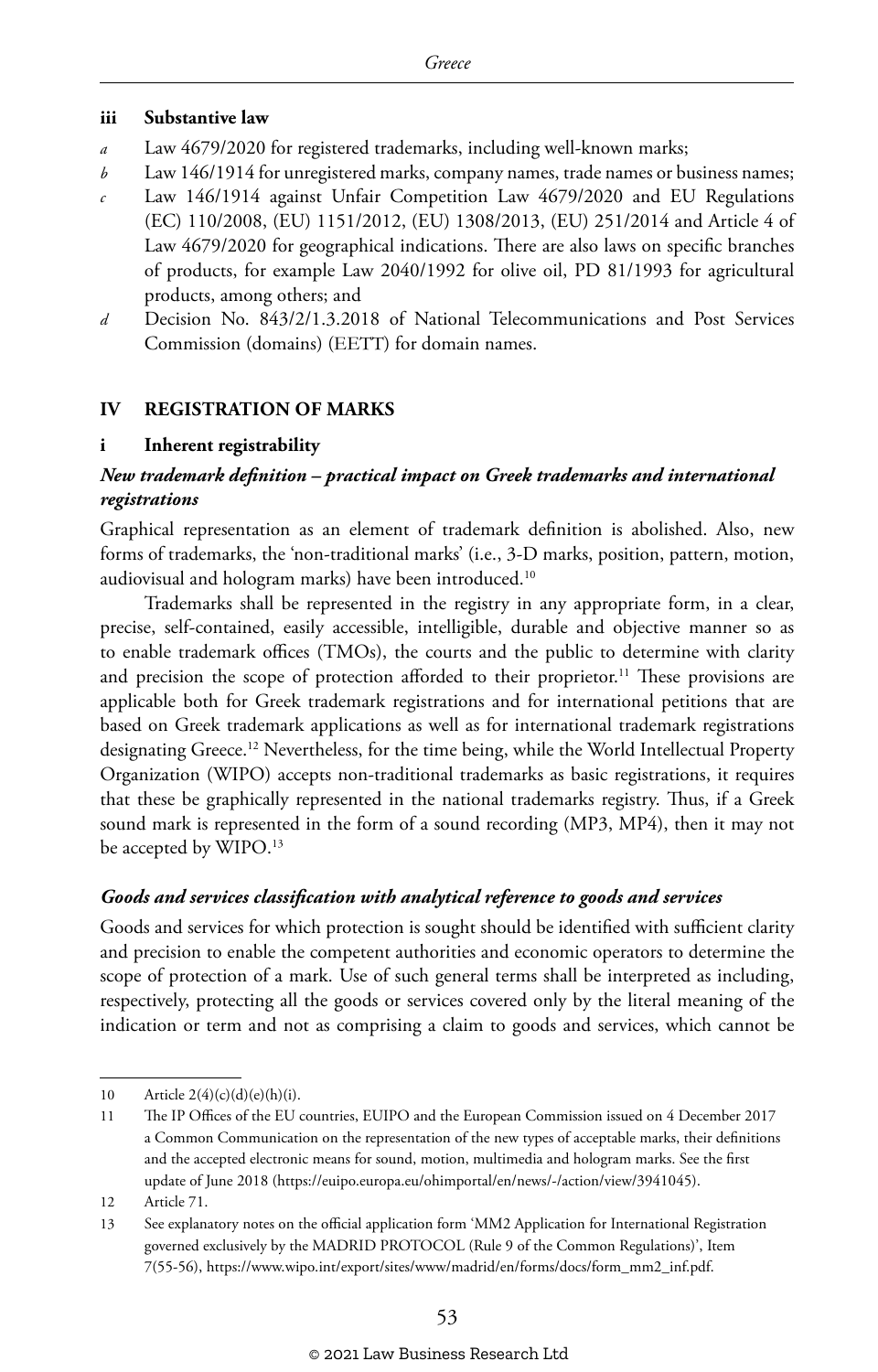so understood. This applies also to marks registered prior to the new law. Nevertheless, for older marks that are registered with respect to the entire heading of a Nice Classification, no provision is foreseen that corresponds to that adopted by Article 33(8) of Regulation 2017/1001 (i.e., a declaration for protection request beyond the literal meaning of Class Heading to be filed within a term). Proprietors of these Greek trademarks are generally recommended to examine whether or not goods and services for which their mark is actually used are included in the literal meaning of said Nice Classification headings. In the negative case, it is advisable for better protection that relevant petitions specifying such goods and services be filed.

#### *Absolute grounds for refusal*

A trademark shall not be registered or, if registered, shall be liable to invalidation if it cannot constitute a trademark in the meaning of law<sup>14</sup> or is devoid of any distinctive character<sup>15</sup> or consists exclusively of signs designating the kind, quality, quantity, intended purpose, value, geographical origin or the time of production of the goods or of rendering of the service, or other characteristics of goods and services,16 or consist exclusively of signs or indications that have become customary in the current language or in the bona fide and established practices of the trade.17 Unlike Article 4(5) of the EU Directive 2015/2436, the new Law provides that acquired distinctiveness through use must be proven to exist until the date of filing of an application and not after the filing date. This provision, though, disregards the fact that the trademark registration process is sometimes quite lengthy to be completed. Prevalence in the course of trade within the Greek territory is required.18 According to the Court of Justice of the European Union (CJEU) case law, in determining whether a mark has acquired distinctive character because of the use made of it, an overall assessment of the evidence is required concerning the trademark's function as source indicator.<sup>19</sup> Such evidence may include market share, promotional expenses, market awareness and opinion polls.<sup>20</sup>

The shape of goods may also constitute an absolute ground for refusal if a sign filed as a trademark is comprised exclusively<sup>21</sup> thereof. The innovation of this provision<sup>22</sup> is that it does not refer only to the shape but also to a possible other characteristic of the good.

An example of a trademark's 'other characteristic' might be a sound mark representing the sound of a motorbike and distinguishing motorbikes if the sound results from the nature

16 Article 4(1)(c).

19 CJEU T-359/12 *Louis Vuitton Malletier v.* ΟΗΙΜ, pp. 88 to 89.

<sup>14</sup> Article 4(1)(a).

<sup>15</sup> Article 4(1)(b).

<sup>17</sup> Article 4(1)(d).

<sup>18</sup> Greek Council of State Decision No. 293/2008, EEmpD, 2019,161. See also CJEU C-215/14 *Société de Produits Nestlé SA v. Cadbury UK Ltd*, pp.63 to 64.

<sup>20</sup> ibid., p. 90.

<sup>21</sup> According to CJEU case law, the term 'exclusively' has been interpreted so as to restrict this ground for refusal to signs which consist 'exclusively' of the shape of goods that is 'necessary' to obtain a technical result. Because any shape of goods is, to a certain extent, functional and it would therefore be inappropriate to refuse to register a shape of goods as a trademark solely on the ground that it has functional characteristics. Thus, non-registrable are solely shapes of goods that incorporate a technical solution only, and whose registration as a trademark would therefore actually impede the use of that technical solution by other undertakings; CJEU C-48/09 P, Lego, para. 48.

<sup>22</sup> Article  $4(1)(e)(aa)$ ,  $(bb)$ ,  $(cc)$ .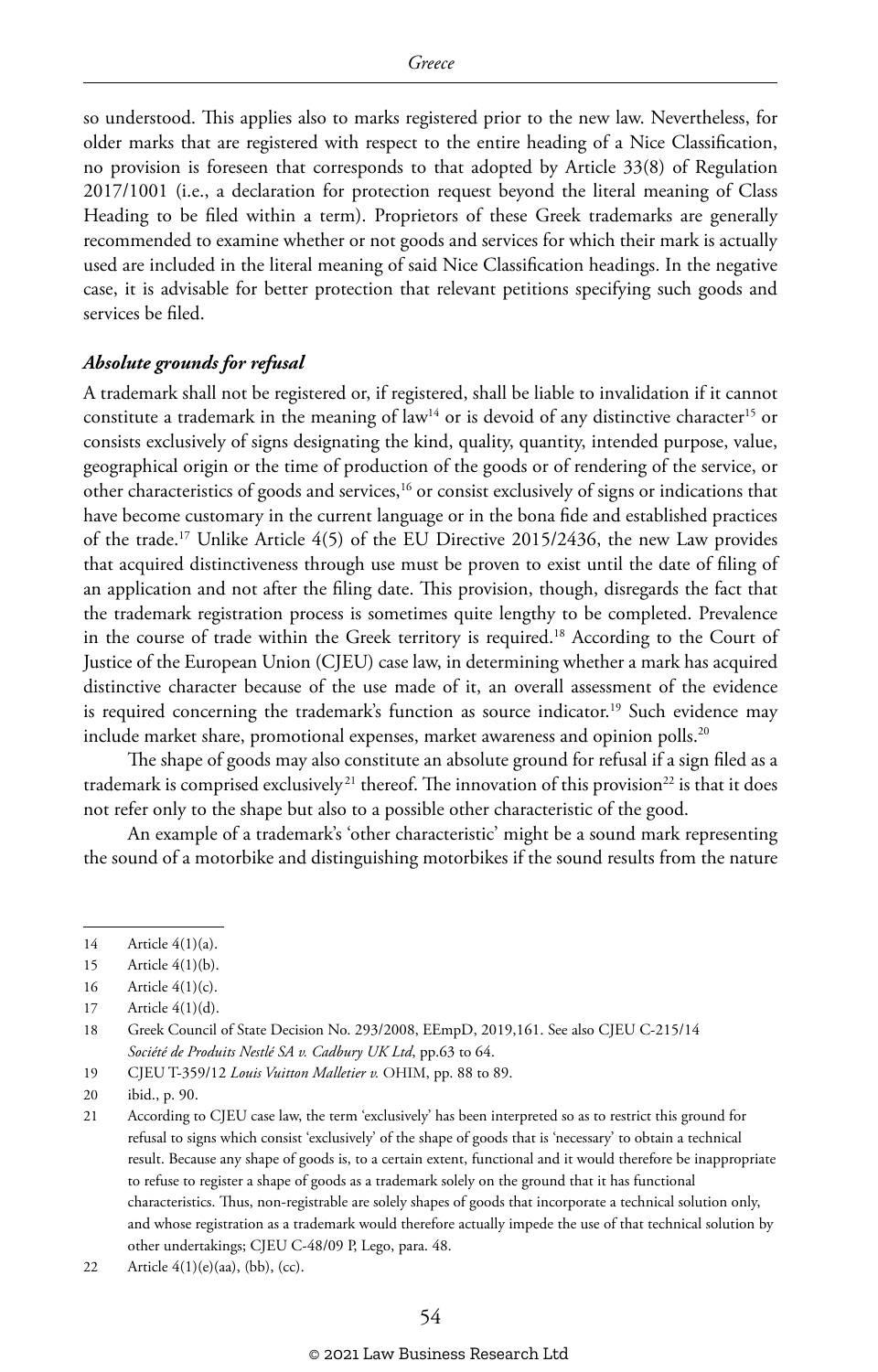of the goods (in the sense of technical performance) or an olfactory mark of a scent for a perfume.23 Furthermore, signs which may mislead the public, for instance as to the nature, quality or geographical origin of the goods or services, contravene public policy or accepted principles of morality as well as Article 6 *ter* of the Paris Convention, those who have great symbolic importance (especially religious symbols, representations and words) or those that have been filed in bad faith, shall also not be registered as trademarks.<sup>24</sup>

Absolute grounds for refusal are also protected geographical indications (PGIs), protected designations of origin (PDOs) and plant variety rights.<sup>25</sup>

At the stage of the filing of the trademark application, absolute grounds for refusal are assessed *ex officio*. After the publication of a trademark, they may be raised through an opposition.<sup>26</sup> Legal interest does not have to be proven. Furthermore, cancellation of a registered mark can be requested on absolute grounds.<sup>27</sup>

#### **ii Prior rights**

#### *Procedural aspects*

The *ex officio* examination as to relative grounds of refusal is abolished with the aim to expedite the registration process.

However, the Trademark Office (TMO) would still undertake an anteriority search in order to notify the holders of earlier conflicting trademarks. This type of search would not extend to other earlier rights (such as company names, domain names, among others).

Thus, it is highly recommended that the applicants perform an availability search before filing their mark and the proprietors monitor their earlier rights against confusingly similar new trademark applications for opposition purposes.

#### *Substantive aspects*

A sign would not be registered or may be subject to invalidity when it conflicts with earlier rights. The latter may be a Greek national trademark, a European Union trademark (EUTM) or an international registration (IR) designating Greece, well-known trademarks in the sense of Article 6 *bis* of the Paris Convention as well as trademarks registered and used abroad (under certain circumstances – trademark filed in bad faith).

The earlier rights may also be to non-registered trademarks and other signs used in the course of trade (such as company names, distinctive titles, copyright or the right to personality such as an artist's name), PDOs and PGIs.28

<sup>23</sup> EUIPO Trademark Guidelines, Version: 1.0, of 1 February 2020, Part B, Section 4, Chapter 6.2 (https://guidelines.euipo.europa.eu/1803468/1786987/trade-mark-guidelines/2-shape-or-othercharacteristics-resulting-from-the-nature-of-the-goods).

<sup>24</sup> Article 4(1)(f), (g), (h), (i), (o).

<sup>25</sup> EU Regulations 110/2008, 1151/2012, 1308/2013, 251/2014; see also Articles 22 and 23 of TRIPS Agreement with respect to international Agreements ratified by Greece or the EU.

<sup>26</sup> Article 25(2).

<sup>27</sup> Article 52(4).

<sup>28</sup> Article 5(3)(e).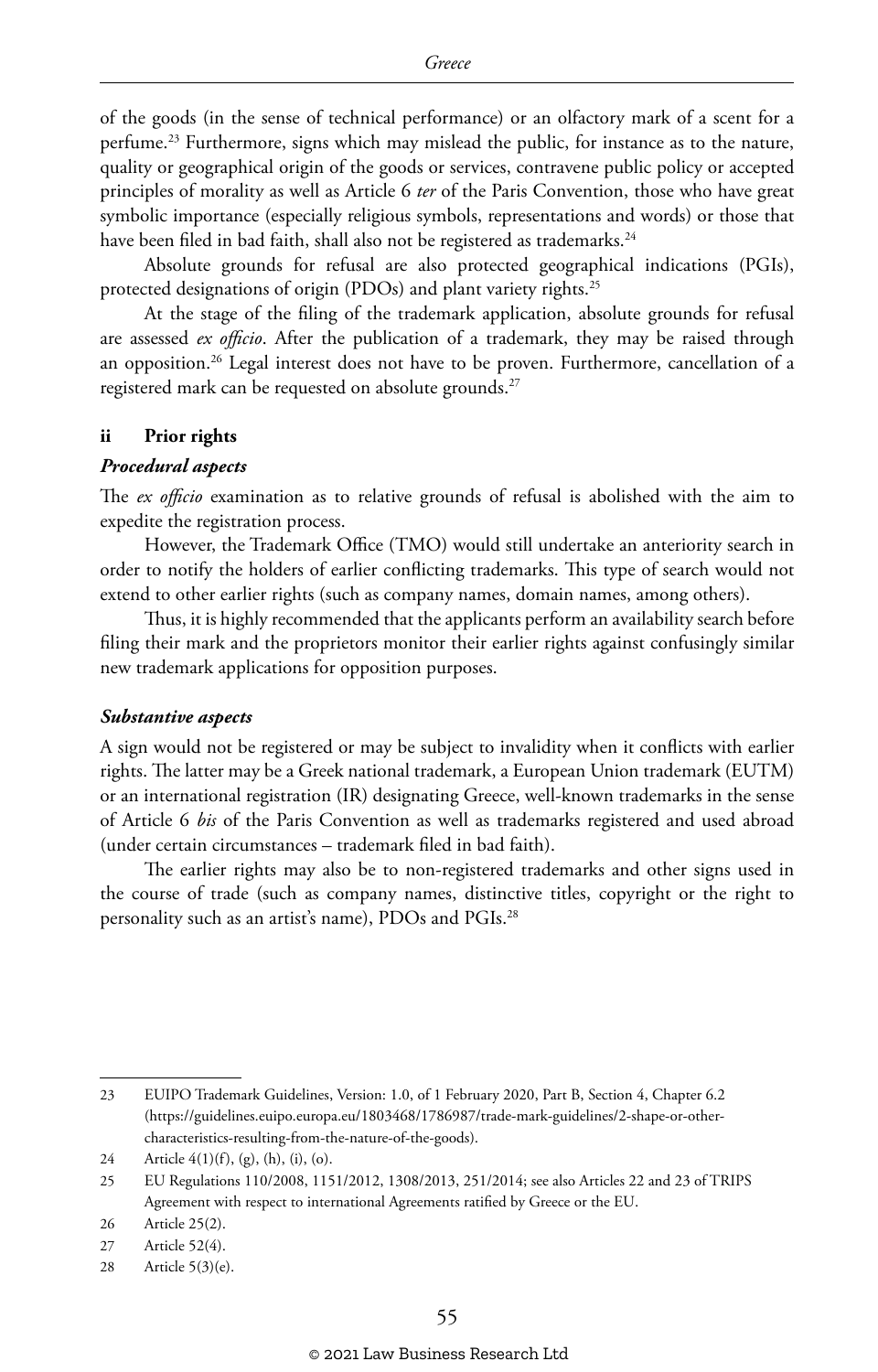Relative grounds of refusal or invalidity constitute also the unauthorised filings by an agent or representative of the trademark owner.29 Such bad faith trademark filing presupposes lack of knowledge from the part of the real trademark owner.<sup>30</sup>

#### *Prerequisites for protecting earlier rights and refusing a trademark application or declaring a registered trademark invalid*

These prerequisites are the following:

- *a* earlier rights predate the filing of the contested trademark application or registration; and
- *b* there is a 'likelihood of confusion' (including the likelihood of association) for the part of the relevant public. This is the issue of whether the public might believe that the goods and services in question come from the same undertaking or from economically linked undertakings. In the assessment of likelihood of confusion the basic parameters of identity or the 'degree of similarity between the signs', the identity or the 'degree of similarity between the goods or services' involved and the 'distinctiveness of the earlier mark' are taken into account. Other factors, such as the 'relevant public', its 'sophistication' and the 'degree of attention' it normally displays would also affect the assessment of the likelihood of confusion.<sup>31</sup>

#### *Likelihood of confusion is not a prerequisite:*

- *a* when a 'double identity' (identity of the compared signs and the goods or services concerned) exists; and
- *b* when the earlier right refers to a 'reputed' trademark. In the latter case, protection is granted if there is an identity or similarity between the signs in question, so that a link between the later and the earlier mark is created in the mind of the relevant consuming public and 'the use of the later sign without due cause would take unfair advantage of, or be detrimental to, the distinctive character or the repute of the earlier trademark (free-riding; dilution)'.32

In connection with the concept of reputation, it is not required anymore to prove the uniqueness of the mark and the imaginative character thereof. A trademark can be reputed when it is known by a significant part of the relevant public in Greece (or the EU where a EUTM is involved).<sup>33</sup> Proof related to long-standing and widespread use of the mark, high market share and extensive advertising of the goods bearing the mark as well as market surveys about the degree of market awareness are important means of evidence to that effect.

<sup>29</sup> Article 5(3).

<sup>30</sup> Article 10 of the Law 4679/2020 implementing Article 13 of EU Directive 2015/2436.

<sup>31</sup> Decision No. 672/2019 I. Instance MMCC of Kerkyra, NOMOS Database.

<sup>32</sup> Decision No. 966/2019 of the Supreme Civil Court of Greece, NOMOS Database.

<sup>33</sup> Decision No. 1030/08 of the Supreme Civil Court of Greece EEmpD 2008, 891, Decision No. 1423/13 of the Supreme Civil Court of Greece, EEmpD 2014, 215.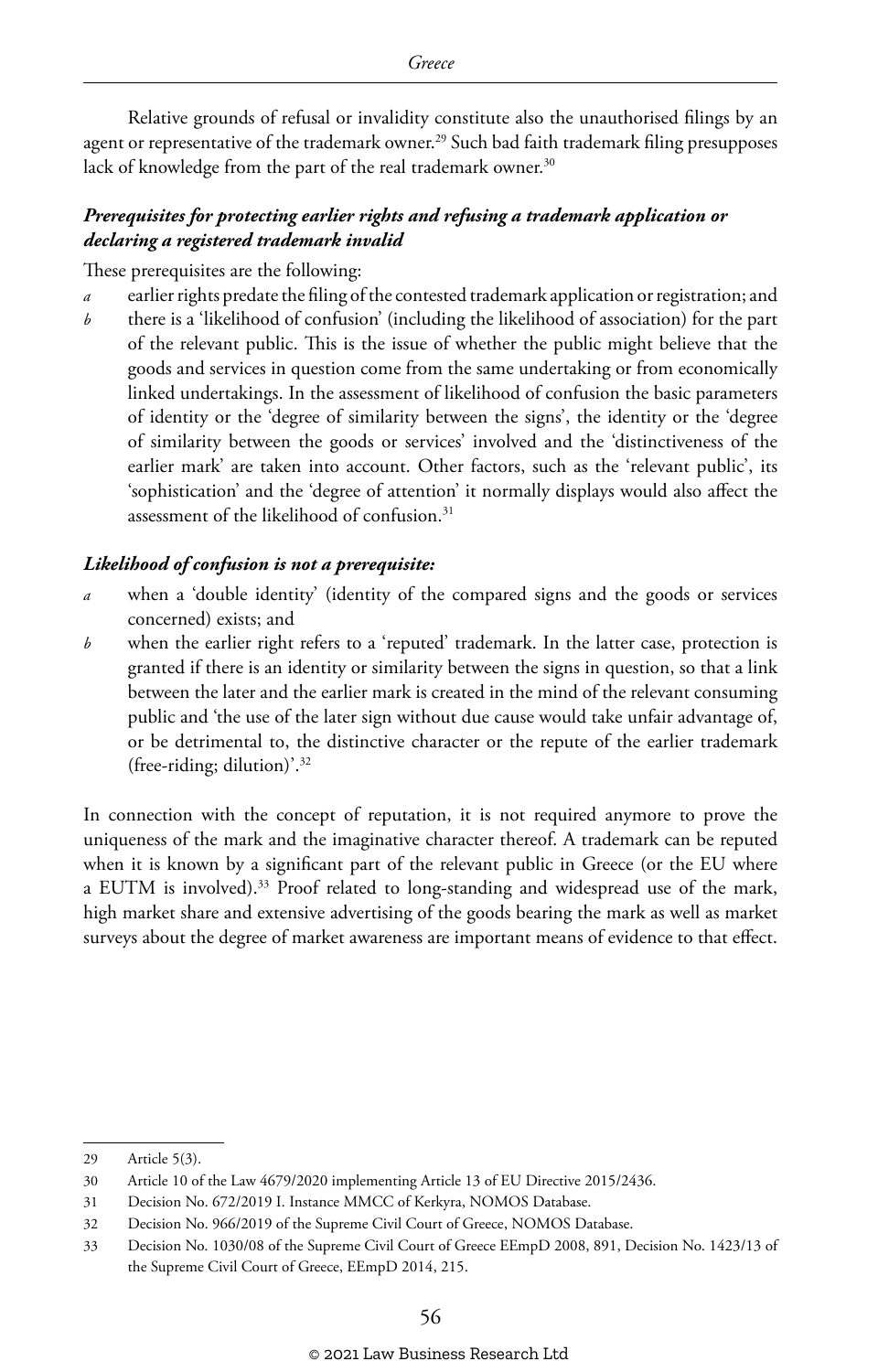#### **iii Inter partes proceedings**

#### *Relative grounds of refusal or invalidity*<sup>34</sup> *– procedural aspects*

Relative grounds of refusal or invalidity may be raised by third parties (not *ex officio*), before registration, by means of an opposition or, after registration, either by an application for declaration of invalidity of the contested mark or by a counterclaim brought about by the defendant in an infringement action for declaring the plaintiff's mark invalid.

The opposition and the application for a declaration of invalidity are filed before the ATC.<sup>35</sup> Appeals relating to opposition proceedings are addressed to ordinary administrative courts,36 whereas appeals relating to invalidity (and revocation) proceedings although filed before the ATC are now addressed to civil courts.37

#### *Opposition*

- *a* The opposition is filed and examined before the ATC.<sup>38</sup> Legal means against the latter's decision are filed before the ordinary administrative courts.<sup>39</sup>
- *b* The opposition is filed within three months starting from the day following the date of digital publication of the examiner's or the court's decision accepting the challenged trademark application.<sup>40</sup>
- $c$  Both absolute and relative grounds of refusal may be raised.<sup>41</sup>

An opposition on absolute grounds of refusal may be filed by any natural or legal person, including associations of manufacturers, producers, service providers, traders and consumers or bodies that represent such associations.

Relative grounds of refusal are only raised by earlier right holders and the duly authorised users of earlier trademarks.<sup>42</sup>

#### *Requirement as to proof of use of the earlier mark* <sup>43</sup>

When at the date of filing of the opposed trademark application the earlier trademark (legal basis of the opposition) has been registered for at least five years and if the applicant so requests, the opposing party has to provide proof that his or her mark has been put in genuine use in the territory where it is protected during the five-year period preceding the date of filing of the opposed application or that there are proper reasons for non-use. Failure to meet the above requirement leads to the rejection of the opposition, without being examined on the merits.

<sup>34</sup> Article 5.

<sup>35</sup> Articles 25 and 52 respectively.

<sup>36</sup> Article 32.

<sup>37</sup> Articles 52 and 50 respectively.

<sup>38</sup> Article 25(1).

<sup>39</sup> Article 32.

<sup>40</sup> Article 25(1).

<sup>41</sup> Article 25(1)(2)(3) and Article 5.

<sup>42</sup> Article 17(4).

<sup>43</sup> Article 28.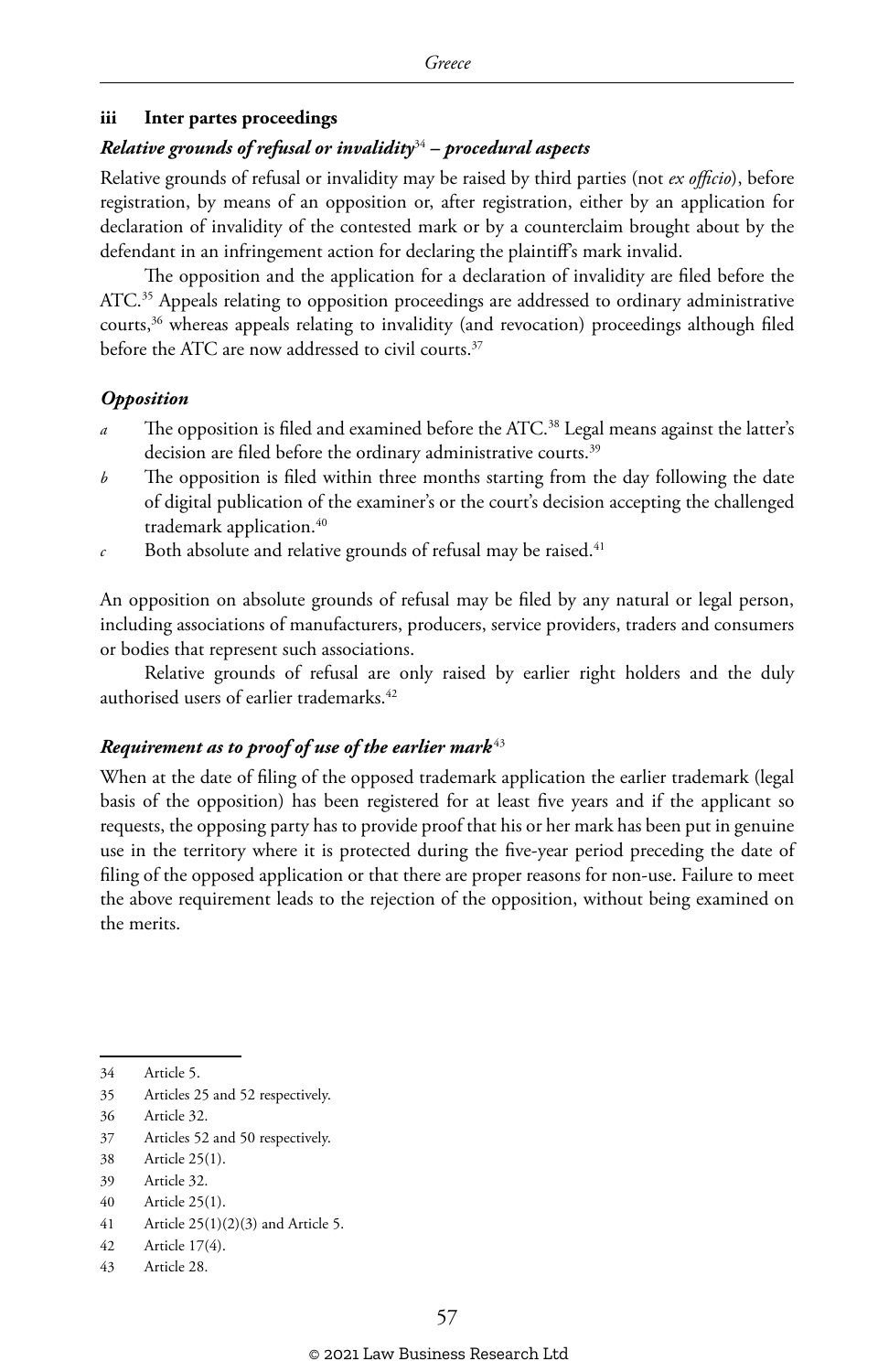#### *Amicable settlement*

The new law<sup>44</sup> enables the parties in opposition proceedings to jointly request before the ATC a time period of at least two months to explore possible extrajudicial settlement (analogous to the cooling-off period provided by the European Trademark Regulation).

#### *Application for a declaration of invalidity*

- *a* This type of application is filed before the ATC.<sup>45</sup> Legal means against the ATC's decision are adjudicated by the civil courts.<sup>46</sup>
- *b* The application for invalidity can be filed at any time after the registration of the mark. However, in the case where the proprietor of an earlier trademark has acquiesced, for a period of five successive years, in the use of a later registered trademark (remained inactive against the use or registration of that mark) while being aware of such use (real knowledge is required; presumed knowledge may suffice when undoubtedly proven), that proprietor shall no longer be entitled to apply for a declaration that the later trademark is invalid, unless the later trademark was filed in bad faith (acquiescence). $47$
- *c* An application for invalidity may be filed on both absolute and relative grounds of refusal.48
- *d* Although Article 52 does not specifically refer to the entitlement of the users of earlier trademarks to file an application for declaration of invalidity, a duly authorised user (Article 17, Paragraph 4) should also be able to file such legal means.
- *e* If the other party in the proceedings so requests, the applicant for the invalidity is required to prove genuine use of his or her earlier trademark $49$  or that there are proper reasons for non-use in two separate time periods (i.e., within the five-year period preceding the filing of the application for invalidity (provided that his or her mark has been registered for at least five years at that time) and within the five-year period preceding the filing of the contested trademark registration (when at that time his or her mark has been registered for more than five years)). In the absence of adequate proof of use (or of proper reasons for non-use), the application for invalidity is rejected (no examination on the merits).

#### *Use requirements*

Greek trademark law does not provide for any use or intent to use requirements for filing, registering or renewing a trademark application or registration.

Proof of use is required for pursuing the refusal or invalidity of a later trademark and prohibiting the use thereof. The earlier trademark owner, if the other party so requests, is required to prove genuine use of his or her earlier trademark in the frame of opposition and invalidity proceedings.<sup>50</sup>

The defendant in infringement proceedings is entitled to request that the plaintiff proves that the earlier trademark has been put to genuine use or that there are proper reasons

<sup>44</sup> Article 27(4).

<sup>45</sup> Article 52(1).

<sup>46</sup> Article 52(1).

<sup>47</sup> Article 12.

<sup>48</sup> Articles 52(4)(5) and 5.

<sup>49</sup> Article 54.

<sup>50</sup> Articles 28 and 54.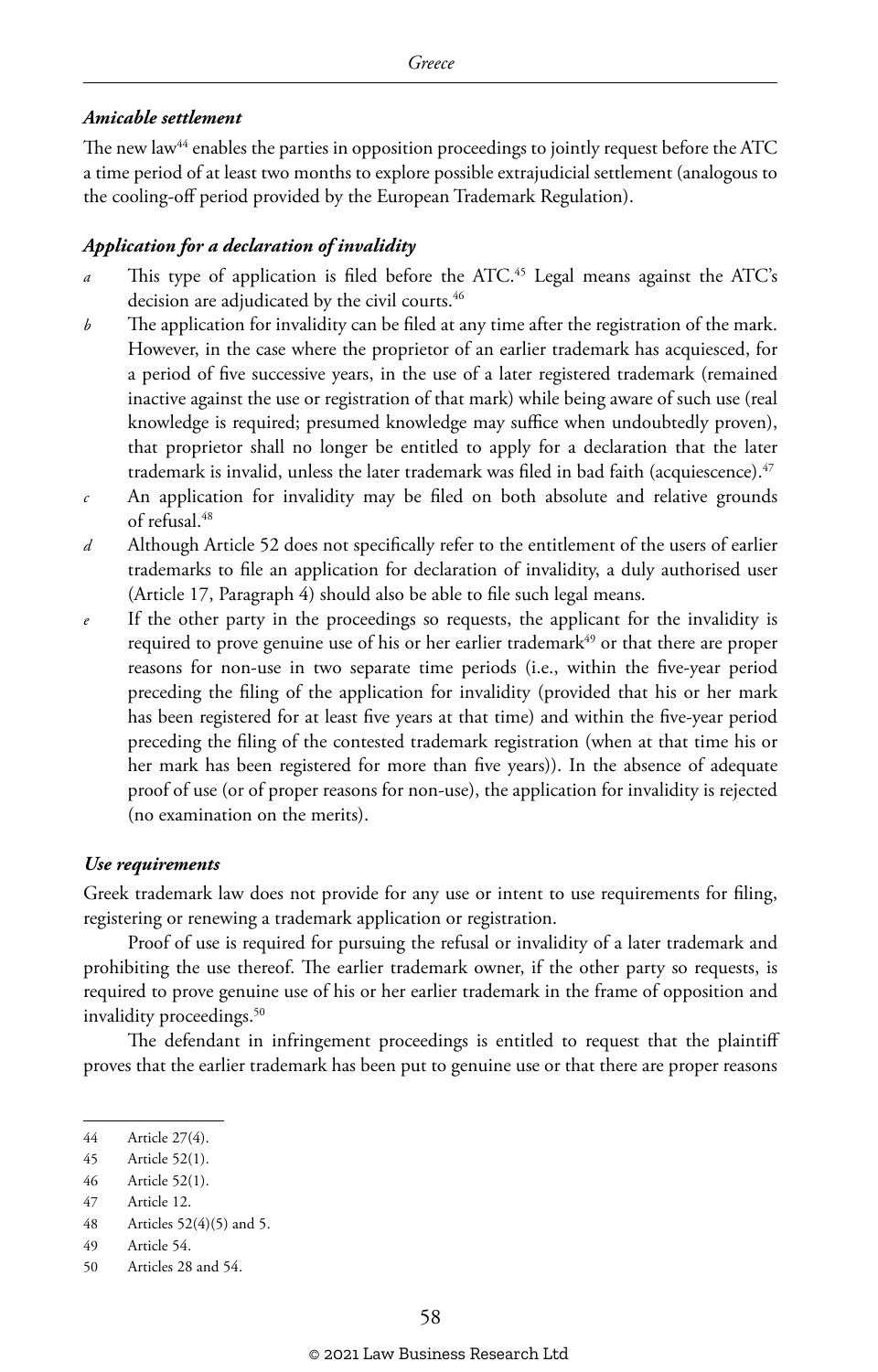for non-use during the five-year period preceding the filing of the civil action<sup>51</sup> or the petition of interlocutory injunction.52 Failure to comply with the above requests leads to the rejection of the legal means filed.

Non-use of a registered trademark renders it vulnerable to a revocation action (see below).

#### *Application for revocation (Article 50) – counterclaim for revocation (Article 38 Paragraph 12 et seq.)*

An application for revocation is filed before the ATC. The ATC's decision can be contested before the civil courts.

When infringement proceedings have already been initiated, revocation may be pursued through a counterclaim (a separate civil action) filed by the defendant in parallel to the infringement proceeding case (see Section III.iii, 'Use requirements').

The new law lays down the absence of genuine use and the trademark having become generic or a misleading indication as grounds for revocation. In particular:

- *a* a trademark shall be liable to revocation if, within a five-year period as of its registration, it has not been put to genuine use in Greece in connection with the goods or services in respect of which it is registered or if, within a continuous five-year period, it has not been put to use, and there are no proper reasons for non-use. Real and effective use is proven through evidence concerning the place (Greece or part thereof), time (as above), extent (volume of the acts of use, duration and frequency thereof are important to that effect) and nature of use (public and external use to guarantee the origin of the goods which aims at creating an outlet for those goods would protect a trademark registration from a revocation action);
- *b* a trademark shall also be liable to revocation if, after registration, it has become commonplace due to acts or inactivity of the proprietor; and
- *c* as a result of the use made of, it is liable to mislead the public as to the nature, quality or geographical origin of the goods and services.

The trademark holder bears the burden of proving the use of his or her mark.

#### *Mediation*

The new law<sup>53</sup> foresees, for the first time, mediation proceedings in disputes pending before the ATC at any time after the filing of an opposition, petition for revocation or invalidation and intervention. The petition for mediation causes suspension of the deadlines.

#### **iv Appeals**

Previously, civil courts were bound by the final decisions of the ATC and the administrative courts.54 With the new Law, there is partial transfer of authority from the administrative to the civil courts.55

<sup>51</sup> Article 40.

<sup>52</sup> Article 42(1).

<sup>53</sup> Article 31.

<sup>54</sup> Decisions Nos. 966/2019, 575/2017, 1731/2014, 344/2013, 62/2013 of the Supreme Civil Court of Greece, NOMOS Database.

<sup>55</sup> See Article 94(3) of the Hellenic Constitution.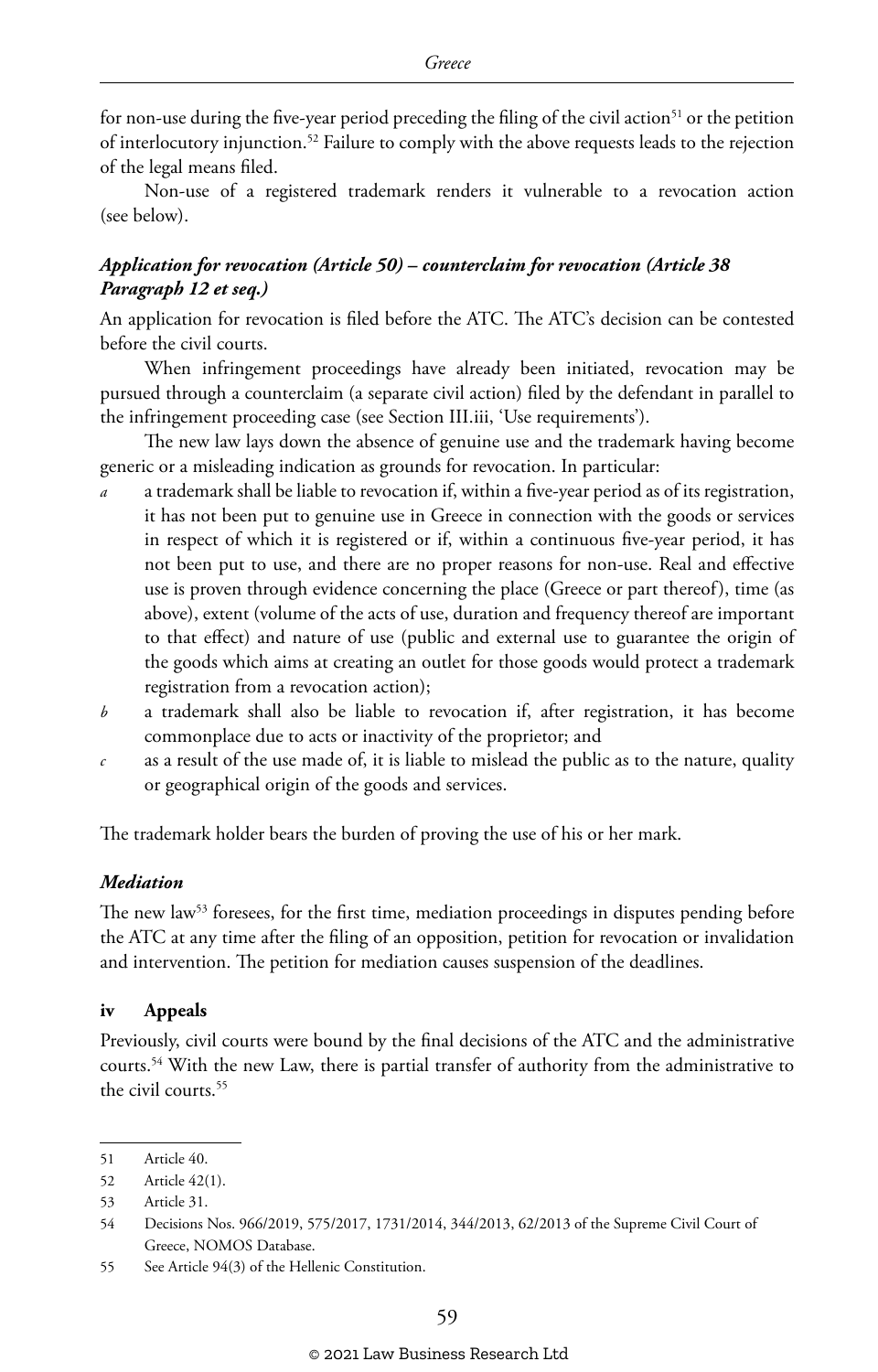In civil action proceedings for trademark infringement, the defendant may now file a counteraction for the revocation or invalidation of any mark which is the legal basis of the civil action.56 Until now, the civil courts could examine such a case only with respect to EU trademarks for which Regulation 2017/1001 applied. The legislative goal is the avoidance of conflicting decisions on the same case.

It is also foreseen<sup>57</sup> that petitions for revocation or invalidation of a mark are examined at the first instance by the ATC, for their speedy resolution. However, the ATC's decision can be challenged before civil courts and not in administrative ones.<sup>58</sup> The ATC's decisions are examined formally and substantively by the civil courts, although the ATC is an administrative law body operating within the frame of the TMO.

The ATC has jurisdiction over the acceptance and rejection of trademark applications; over the examination of oppositions and recourses against decisions of the examiner; over petitions for revocation or invalidation, intervention and conflicts which arise between the TMO and the applicants.

However, the constitutionality of the partial transfer of competence from administrative courts to the civil ones has been put in doubt since it introduces an unjustified exception to the established principle of distinction between the competence of administrative and civil judicial bodies.<sup>59</sup>

#### **v Elimination of fees for change recordals and restriction of goods and services**

Another important change is the elimination of official fees for recordals of change of owner's name, legal seat, address and legal form. These updates in the registry are a matter of public interest.

There is a slight increase in the trademark filing fee  $(E120)$  for the first class, up from €110) and the renewal fee (€110 for the first class, increased from €90). Nevertheless, reduced official filing fees are due ( $\epsilon$ 100 for the first class) and official renewal fees ( $\epsilon$ 90 for the first class) if the relevant petitions are filed electronically.

#### **vi Guarantee or certification marks**

Guarantee or certification marks<sup>60</sup> is a novum of the new law concerning the quality of goods.

#### **vii Term and renewal of trademarks**

The 10-year protection term for Greek trademarks begins from the filing date of the application and not on the day following the filing as was the previous law.

Renewal is possible within the last six months (not 12 months) before the expiration of a mark.

Late renewal within the six months' grace period is possible subject to a 50 per cent fine on the official fee. However, caution is required because renewal within the grace period

<sup>56</sup> Article 38(12).

<sup>57</sup> Article 47(4).

<sup>58</sup> It is an opposition of Article 538 of the Code of Civil Proceedings.

<sup>59</sup> See also Section III.v.

<sup>60</sup> Articles 56 to 63.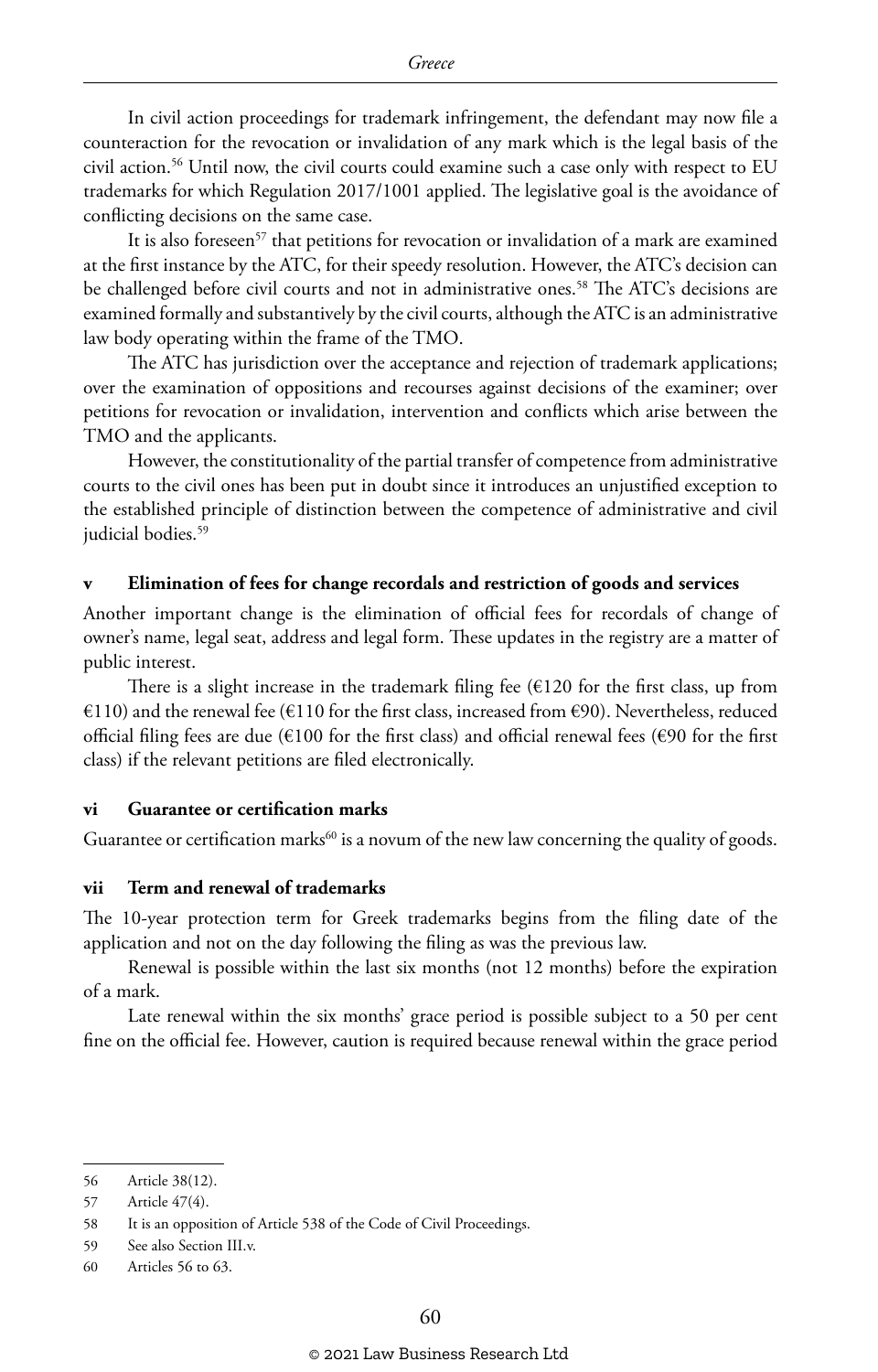does not overturn third parties' rights possibly acquired in the meantime. This new provision though seems to be legally questionable since renewal within the grace period is granted while protection against third parties within the same period is denied.

#### **V CIVIL LITIGATION**

#### **i Forums**

The competence of civil courts of first and second instance to adjudicate trademark matters is significantly broadened.<sup>61</sup> The national courts for infringements concerning European trademarks are those of Athens and Thessaloniki (first and second instance).

#### **ii Pre-action conduct**

It is often possible to settle conflicts between earlier and later trademarks through negotiations that may lead to either withdrawal of a mark or limitation of the list of goods and services. A warning letter is also a useful alternative.

#### **iii Causes of action**

#### *Rights conferred by a trademark*

#### *Positive powers*

Registration of a mark entitles the proprietor to affix the mark on the products, their packaging, on invoices and price lists, to use the same in advertising, in social media, et al.<sup>62</sup>

#### *Negative powers*

Prohibited acts constituting an infringement are indicatively enumerated in the law.<sup>63</sup> Unauthorised use of a trademark as a trade or company name or part thereof, its use on business papers and in advertising, including social media and in comparative advertising were added to the new law as infringing acts. Furthermore, enforcement of trademark rights is strengthened against infringing goods coming from third countries that are being brought in the course of trade in Greece without being released for free circulation here, regardless of any custom situation (transit, transshipment, warehousing, etc.).

The proprietor may prohibit 'preparatory acts' concerning use of packaging or other means, the 'reproduction of the trademark in dictionaries' as well as contest the registration and use of the 'trademark' when 'registered in the name of an agent or representative' of the real owner.

Consequently, the protection reserved to the registered trademark is now readily enhanced.

#### *Limitation of the effects of a trademark*

*a* A trademark shall not entitle the proprietor to prohibit a natural person (not a legal entity though) from using in the course of trade his or her name, which happens to be identical to the earlier mark.

<sup>61</sup> See also Section III.iv.

<sup>62</sup> Article 7(1). Acts amounting to use of a trademark are referred to in Article 7(2).

<sup>63</sup> Article 7(3).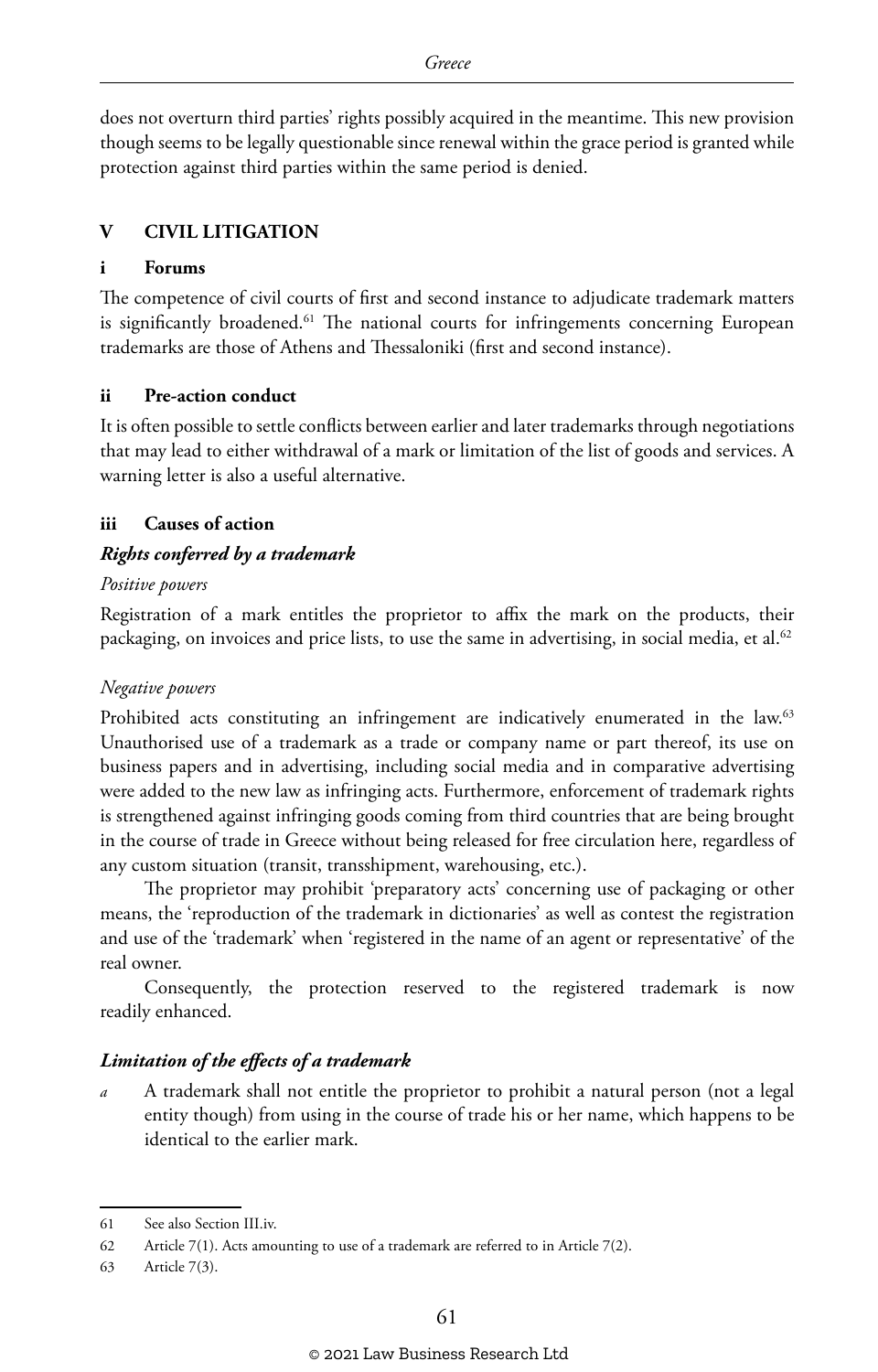*b* A third party shall not be prohibited from using in the course of trade signs or indications which are not distinctive. The new law broadens said limitation owing to the lack of reference to criteria, such as the kind, quality, intended purpose, of goods and services. There may now be room for such limitation to be invoked against signs that, although are devoid of distinctive character, have been granted trademark registration (and they have not meanwhile acquired distinctive character through use).

The limitations under points (a) and (b), above, shall reasonably apply where a third party acts in accordance with honest practices.

*c* Intervening rights are an exception to the principle of priority. The owner of an earlier trademark shall not succeed in invalidity or infringement proceedings against a posterior registered mark, if the latter has been obtained at a time when the earlier trademark was liable to be declared invalid or be revoked (e.g., because at that time had not acquired distinctive character due to its use), or if the earlier trademark could not challenge the posterior mark because the necessary conditions were not then applicable (e.g., no enhanced distinctiveness or reputation of the earlier mark had been acquired at that time to permit protection in terms of likelihood of confusion or dilution, respectively).

In such cases, the marks in conflict are led to coexistence, since the proprietor of the later trademark would not be entitled to challenge the use of the earlier trademark.

- *d* 'Preclusion of a declaration of invalidity' and 'prohibition of use of a later trademark due to acquiescence' may also be regarded as means of limitation of the effects of a trademark. The counterargument of acquiescence (the proprietor of the earlier trademark remained inactive against the use of a later registered trademark for a period of more than five years) may be put forward not only in invalidity proceedings but in infringement proceedings as well and preclude – if successful – the grant of protection to the earlier trademark against the registration and use of a later trademark.
- *e* Exhaustion of the plaintiff's right on an earlier trademark.

#### **iv Conduct of proceedings**

Infringement proceedings include the initial civil action writ, the deployment of plaintiff's arguments, the defendant's arguments and any supplementary writs by both parties commenting on the opposite party's arguments and submitted evidence. Sworn declarations, public or private documents such as contracts, invoices, promotional material, ads in paper or electronic form may be presented to the court. It remains at the discretion of the court to invite one or more witnesses for oral examination if it is deemed necessary.

Taking into account the negative powers of a trademark proprietor and the limitations of trademark protection, one could summarise the main defences available according to the law, to a person or entity sued for alleged infringement as follows:

- *a* non-use of the plaintiff's trademark or other sign in the course of trade; that is to say, not as a source indicator for the distinguished goods and services (e.g., in the frame of a scientific research, parody or in a cultural performance);
- *b* use requirement concerning the plaintiff's prior mark or other right (see Section III.iii);
- *c* claiming lack of risk of confusion including risk of association with respect to the earlier mark or lack of fame of the plaintiff's mark;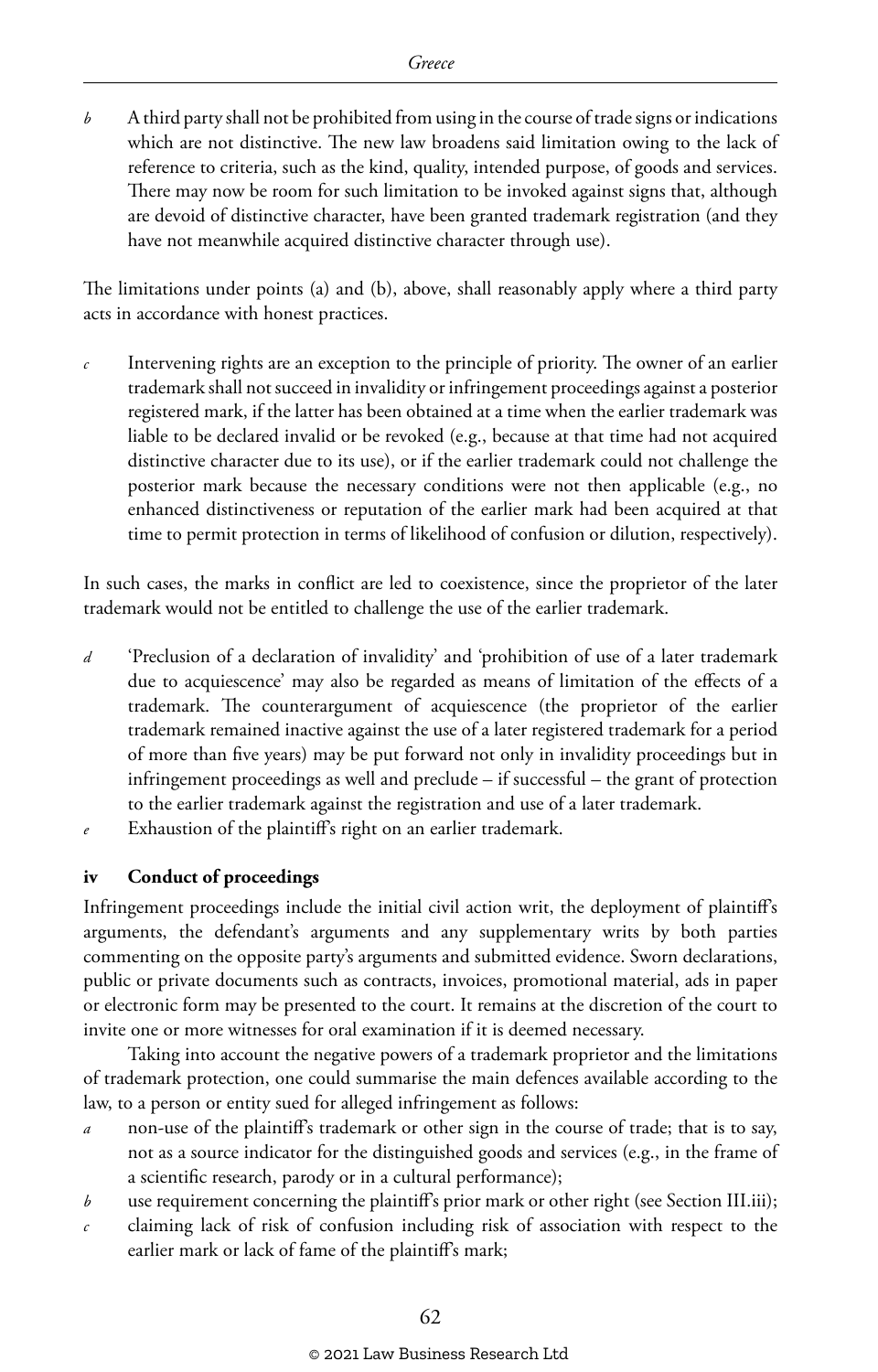- *d* use of own earlier right by the defendant (principle of priority);
- *e* counterclaim for invalidity or revocation of the plaintiff's mark (Article 38, Paragraph 12 et seq.). To this end, a separate civil action in the sense of counterclaim by the defendant in parallel to the infringement action is required. It is noted that a counterclaim for invalidity or revocation may also be filed in defence against a petition for interlocutory injunction. However, the trademark would not be declared invalid or be revoked by virtue of such decision;
- *f* exhaustion of plaintiff's rights;
- *g* loss of plaintiff's trademark protection owing to acquiescence with respect to the defendant's posterior registered trademark;
- *h* intervening rights (see Section IV.iii); and
- *i* abusive exercise of trademark's negative powers according to general civil law principle (Article 281, CC).

#### **v Remedies**

Apart from withdrawal of infringing goods, removal of infringing sign and destruction of said goods, noteworthy changes are:

- *a* wilful misconduct is required for the court to order a fine for moral damages. A simple misconduct (mere fault) is not sufficient;
- *b* if the court issues a desist order, the maximum amount of pecuniary penalty that can be imposed is up to  $\text{\textsterling}100,000$  in favour of the claimant (as opposed to  $\text{\textsterling}10,000$  under the previous law) and up to one-year imprisonment of the infringer. The same remedy is available in a granted interlocutory injunction; and
- *c* civil or penal court decisions regarding trademark infringement may, at the expense of the infringer, order appropriate measures for the dissemination of the information concerning the decision, including the uploading of the decision online and the entire or partial publication thereof in mass media and social media.

#### **VI OTHER ENFORCEMENT PROCEEDINGS**

In respect of goods subject to customs supervision or customs control that are suspected of infringing an intellectual property right, EU Regulations No. 1352/2013 (as amended by Regulation 2020/1209) and 608/2013 provide for customs detention of potentially infringing goods. EU Regulation No. 608/2013 has proven to be a useful tool against counterfeits, if the applicant is a holder of an EU IP right, such as an EUTM, a registered community design, a PDO or a PGI.

According to the new law,<sup>64</sup> owners of Greek trademarks are entitled to prevent all third parties from bringing goods in the course of trade in Greece, where such goods come from non-EU countries and bear without authorisation a trademark that is identical to a prior trademark registered in respect of such goods, or which cannot be distinguished in its essential elements from said trademark. Such right though shall not apply if the holder of goods proves that the proprietor of the registered trademark is not entitled to prohibit the placing of the goods in the Greek territory.

<sup>64</sup> Article 7(5).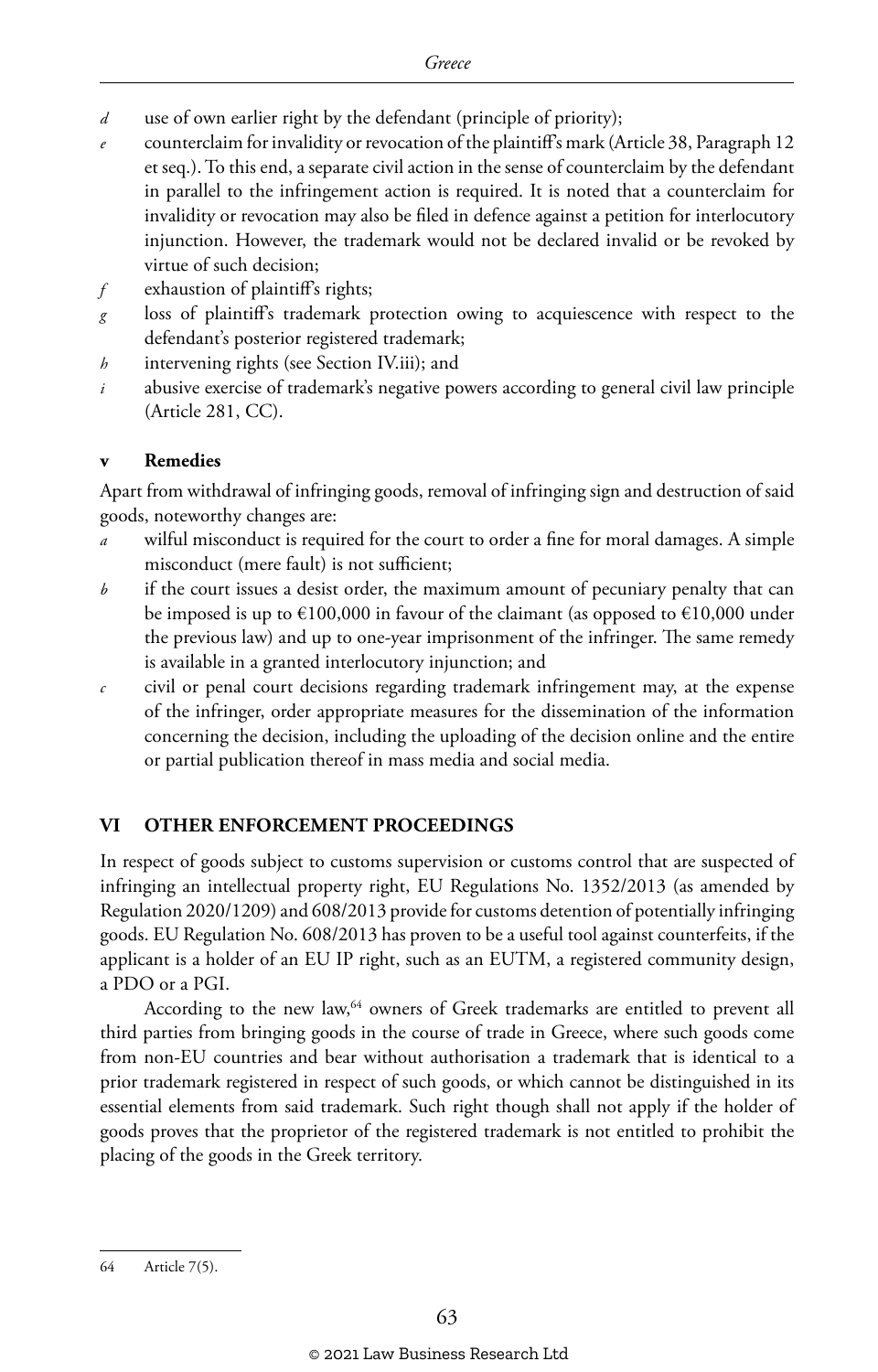#### **VII OUTLOOK**

E-procedures before TMOs are recognised tools of service improvement. However, the prima facie reasonable limitation of trademarks' negative powers may, under some circumstances, distort competition. Furthermore, partial transfer of judicial competence from the administrative to the civil courts in regard to appeals against the ATC's decisions on revocation and invalidity petitions may be challenged in the future on grounds of unconstitutionality causing legal uncertainty, as the minority of the Full Bench of the Supreme Administrative Court held. Finally, augmented e-infringements in the digital world challenge e-commerce activities, especially in times of economic crisis or public health restrictions. Generally, the new law is considered to be a successful step towards better trademark protection. New case law though will hopefully provide any pending answers.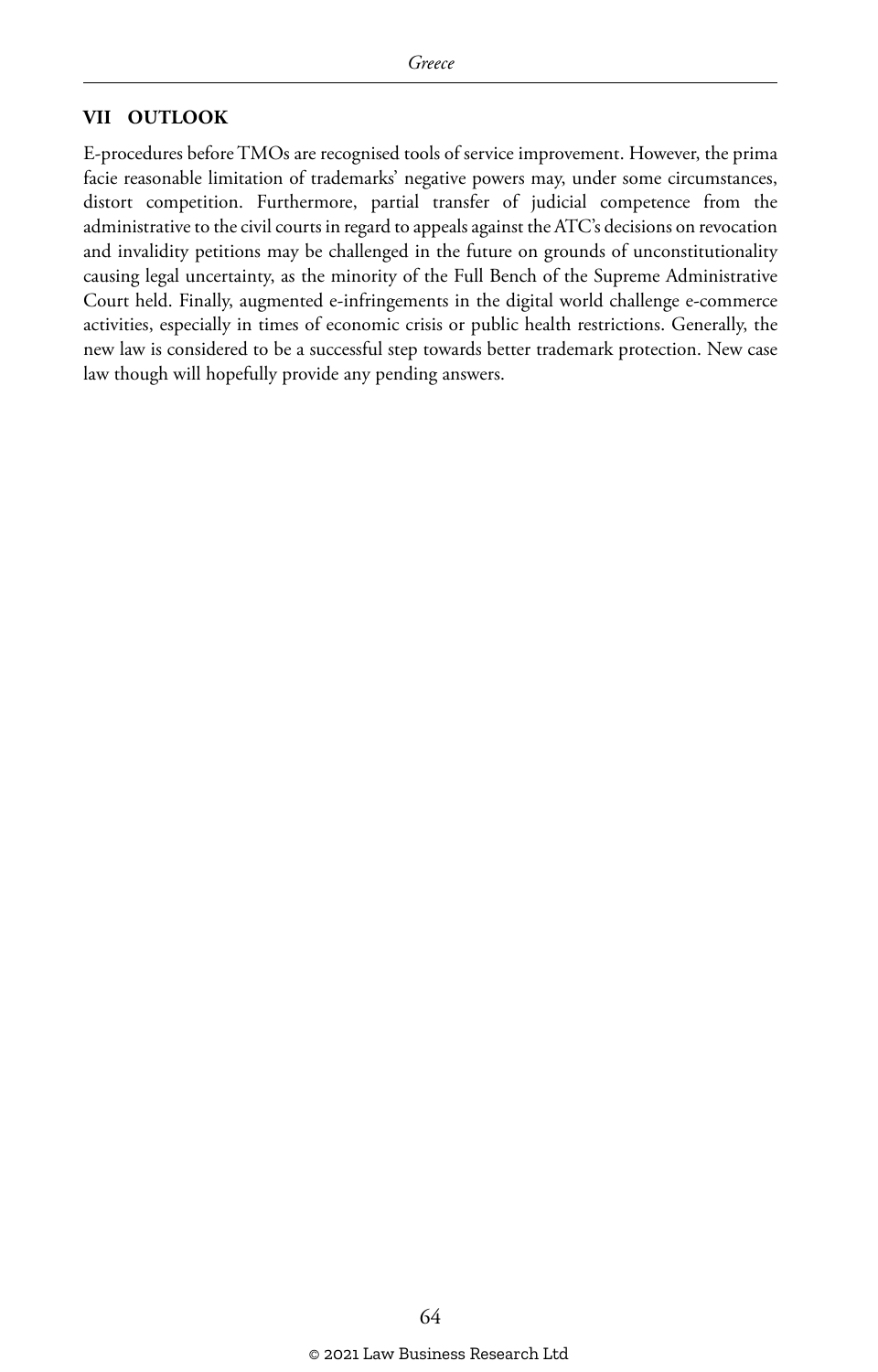# ABOUT THE AUTHORS

#### **NIKOLAOS LYBERIS**

#### *Vayanos Kostopoulos IP Law Firm*

Dr Nikolaos Lyberis is attorney-at-law (1986) and is the managing partner of Vayanos Kostopoulos IP Law Firm (established 1900), focusing on Greek, Cypriot and European IP prosecution and litigation matters. Admitted at the Athens Bar Association and at the Pan-Cypriot Bar Association, he litigates before the Supreme Courts for civil and administrative cases. Nikolaos represents prestigious clients from all branches of industry and commerce, in trademark, patent and other IP conflicts.

Nikolaos served as legal adviser (referent) at the Max-Planck-Institute for Foreign and Private International Law in Hamburg, Germany for 11 years, delivering legal advice to German courts. He is an adjunct assistant professor at the European University Cyprus, teaching Greek and Cypriot IP law and trust law. He also teaches patent law at the Medical School of Athens University (postgraduate programme). Nikolaos is a member of the board of directors of the Hellenic Academy of Industrial Property Law, a department of the Patent Office. He is a member of numerous international associations focusing on IP law (AIPPI, ECTA, et al). He is the author of various contributions on aspects of, inter alia, European trademarks law, unfair competition, patent, SPC and design law.

#### **VAYANOS KOSTOPOULOS IP LAW FIRM**

37 Stournari Street 106 82 Athens Greece Tel: +30 210 3808501 Fax: +30 210 3816685 n.lyberis@vklaw.gr www.vklaw.gr